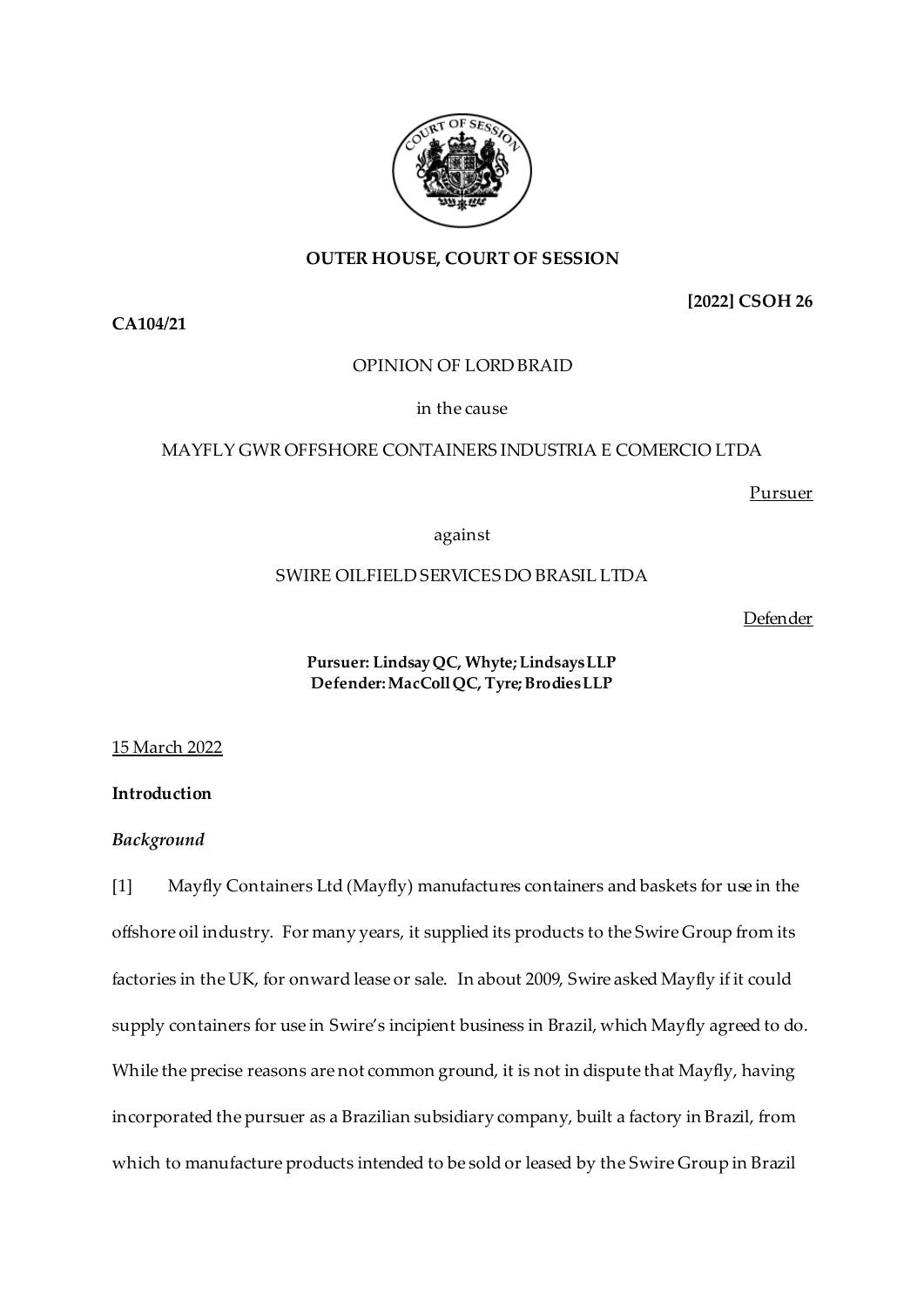(and other countries in Latin America). The cost of building the factory was partially funded by a loan from Swire of £600,000 (which has since been repaid). Swire for its part also incorporated the defender as a Brazilian subsidiary, to undertake its business there.

[2] Against that background of financial commitment by both parties, or their parent companies, the parties entered into a Distribution Agreement dated 13 April 2011, whereby the pursuer appointed the defender as sole distributor of its products in Latin America. The agreement contained a provision obliging the defender to purchase a minimum of 750 products per year for a minimum period of five years. It has not done so. The pursuer seeks damages for breach of that obligation. Clause 25.1 of the agreement provided that the agreement, and any dispute arising out of it, were to be governed by and construed in accordance with Scots law, and conferred jurisdiction on the Scottish courts.

[3] On 13 June 2013, a Master Service Agreement (MSA) was entered into between the pursuer and Monument Containers Ltd (Monument), another subsidiary of the Swire Group. The reasons for entering into it are not a matter of agreement. The MSA contained no minimum purchase obligation, nor did it confer any exclusive distribution rights on the defender. To put it in neutral terms at this stage, it did cover some of the same ground as the Distribution Agreement. Clause 12.12 of the MSA provided that "the Contract" and any dispute arising out of it were to be governed by and construed in accordance with Brazilian law. (As discussed more fully below, "Contract" was a defined term, and parties differed as to what precisely it covered. However, they were in agreement that whatever the correct meaning of "Contract" the MSA itself was governed by Brazilian law.)

[4] The defender asserts that since 13 June 2013, the business relationship between the parties has been governed not by the Distribution Agreement, but solely by the MSA. If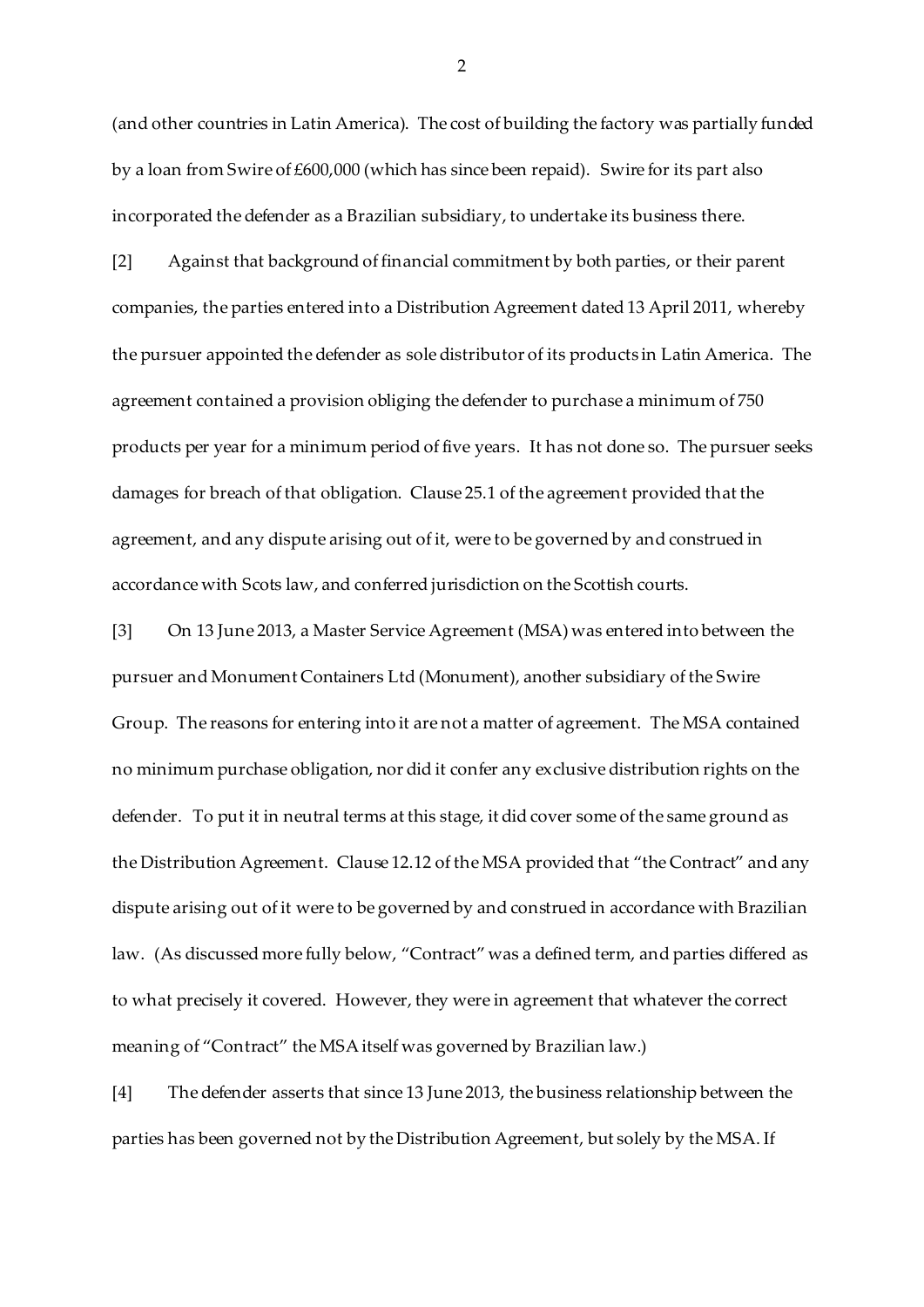correct that would be a complete defence to the action. I fixed a preliminary proof to resolve that matter.

### *The issues as originally expressed*

[5] The interlocutor fixing the proof identified the issues as follows:

- (i) Whether Brazilian law applies?
- (ii) Which contract governs the relationship between the parties?
- (iii) If it is the MSA, does it supersede the Distribution Agreement?

[6] With the benefit of hindsight, these might have been more accurately and succinctly expressed, in that (iii) might be seen as unnecessary once (ii) has been answered; and (i) is ambiguous: is the question directed at whether Brazilian law applies in resolving (ii) and (iii), or at which law will govern the parties' relationship after (ii) and (iii) have been answered? Reduced to its essentials, the question to be answered at this stage is simply: did the sole distributor and minimum purchase obligations in the Distribution Agreement survive the making of the MSA? If those obligations (which may be seen as counterparts of each other) still exist, it is immaterial whether the MSA also regulates the relationship between the parties in other respects. If the obligations no longer exist, the action must fail.

[7] Although senior counsel for the pursuer came to submit that only Scots law should be applied even in interpreting the MSA, the parties had, before the proof, lodged a joint statement of agreed legal principles in which they agreed, among other things, that the interpretation of the Distribution Agreement was a matter of the law of Scotland and that the interpretation of the MSA was governed by Brazilian law, which required to be proved. Those principles appear uncontroversial. The proof was conducted on that footing with evidence of Brazilian law being led by both parties, without objection to its relevancy.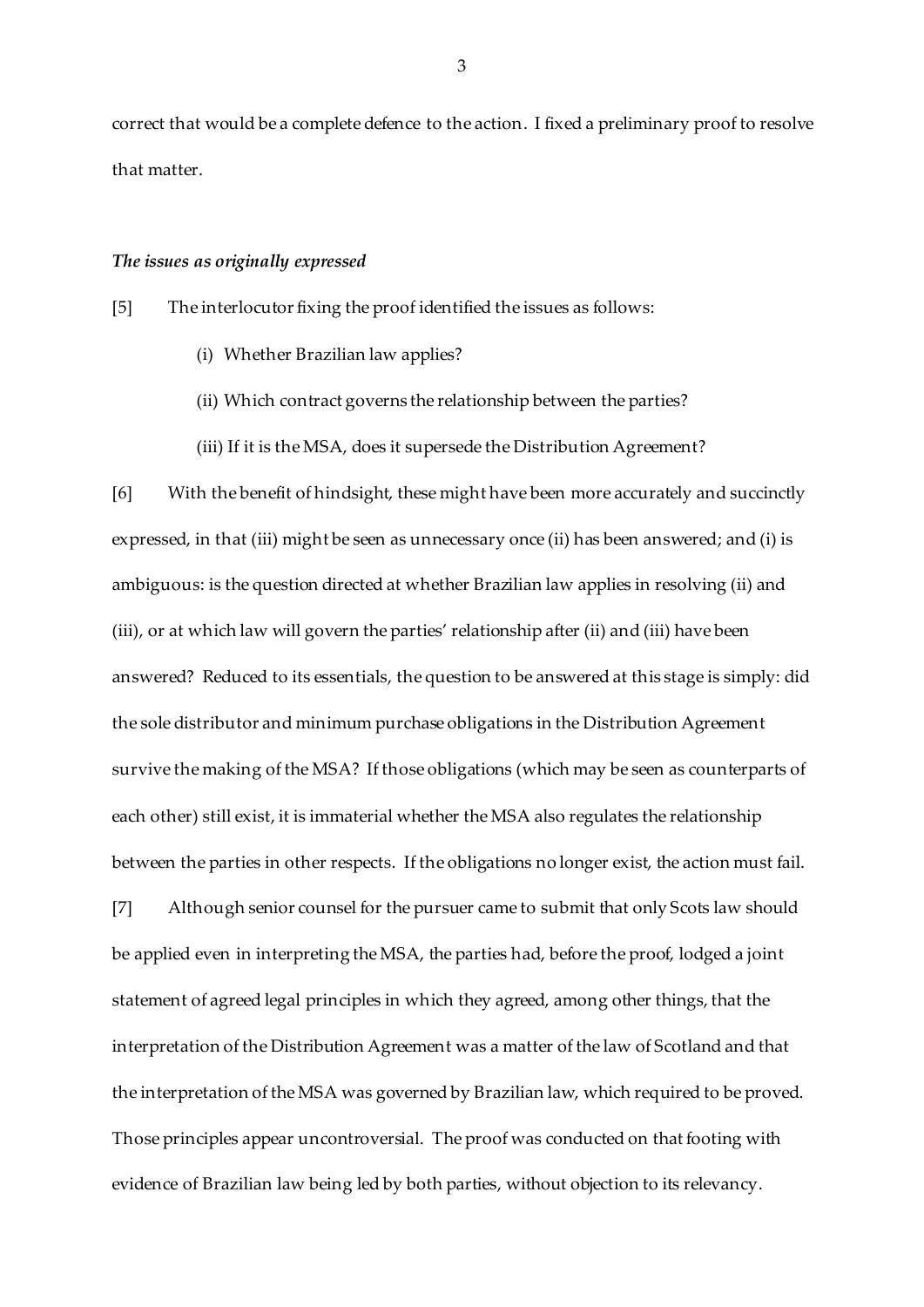#### *Reformulation of the issues*

[8] Before discussing the evidence, it is helpful to be clear at the outset about what questions have to be asked and answered, and which law is to be applied in answering them. Senior counsel for the pursuer approached the dispute primarily as one involving a conflict of laws, and argued, in support of his submission that Scots law should be applied across the whole dispute, that the starting point was Rome I. However, having regard to the agreement reached about the applicable legal principles I do not consider that there is a live dispute of that nature, or that the court requires to embark upon an examination of Rome I or its applicability here. It is sufficient to recollect that the parties are agreed as to which law governs which contract, and that in consequence, Scots law governs the question of whether the Distribution Agreement has been terminated, and that the MSA must be interpreted in accordance with Brazilian law. The pursuer also accepts that, whatever the Distribution Agreement says about duration or termination, it would be open to the parties to that agreement to replace it by another agreement. Once all of that is understood, the structure of the analysis to be undertaken can be distilled into the following questions:

(i) Was it the intention of the parties that the MSA should replace the Distribution Agreement? This involves interpretation of the MSA, which requires the application of Brazilian law. This question can be further broken down into two questions:

a. Did the obligations and rights created by the MSA extend to the defender (the privity of contract issue)?

b. What is the meaning of the MSA (the interpretation issue)?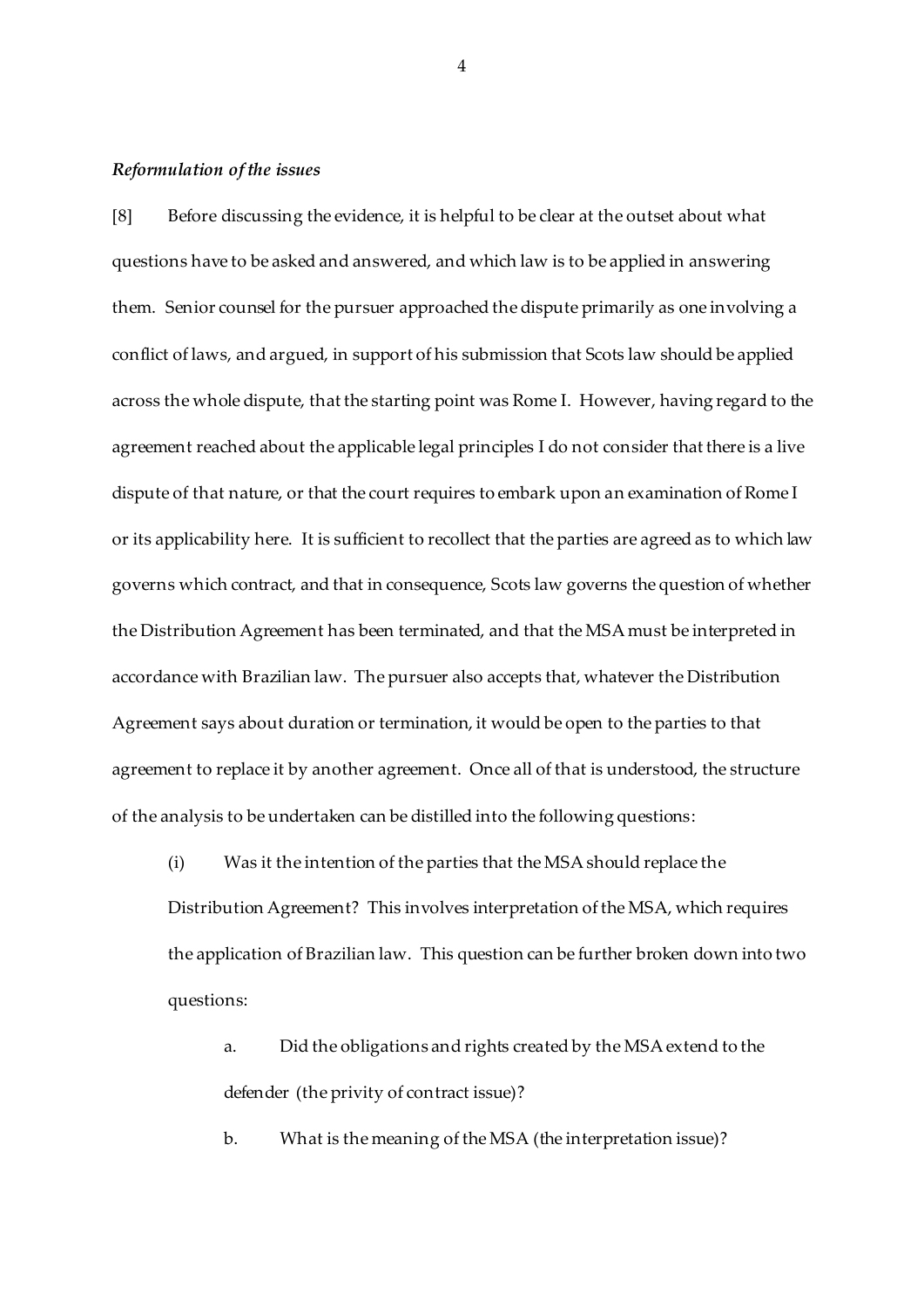(ii) Did the MSA, as properly interpreted under Brazilian law, replace the Distribution Agreement (the termination issue)? This involves the application of Scots law.

Consideration of these questions does not necessitate resolution of a conflict of laws. Brazilian law is applied to interpret the MSA, following which Scots law will determine what effect, if any, that contract had on the Distribution Agreement. The only conflict which might exist would be were Brazilian law to hold that the MSA amounted to a termination or novation of the Distribution Agreement, and Scots law were to hold otherwise. As will be seen, that conflict does not arise after (i)(a) and (b) have been answered.

### **The proof**

# *The witnesses*

[9] Evidence of Brazilian law was given by Professor Claudio Michelon (for the pursuer) and Professor Lauro Gama (for the defender). Both are eminent academic and practising Brazilian lawyers, who spoke to their respective written Opinions and supplementary Opinions. While it might be fair to describe Professor Michelon as an academic lawyer who also practises law, and Professor Gama as a practising lawyer who also teaches law, I am satisfied that both possess the necessary experience, qualifications and skill to qualify them to give expert evidence about Brazilian law, which each did in a thoughtful, measured and analytical way.

[10] As regards evidence of the background to the agreements, the pursuer led evidence from Graeme Shepherd, who was Swire's Fleet Procurement Manager at the material time; and the defender from Richard Sell, who was Chief Operating Officer of Swire Oilfield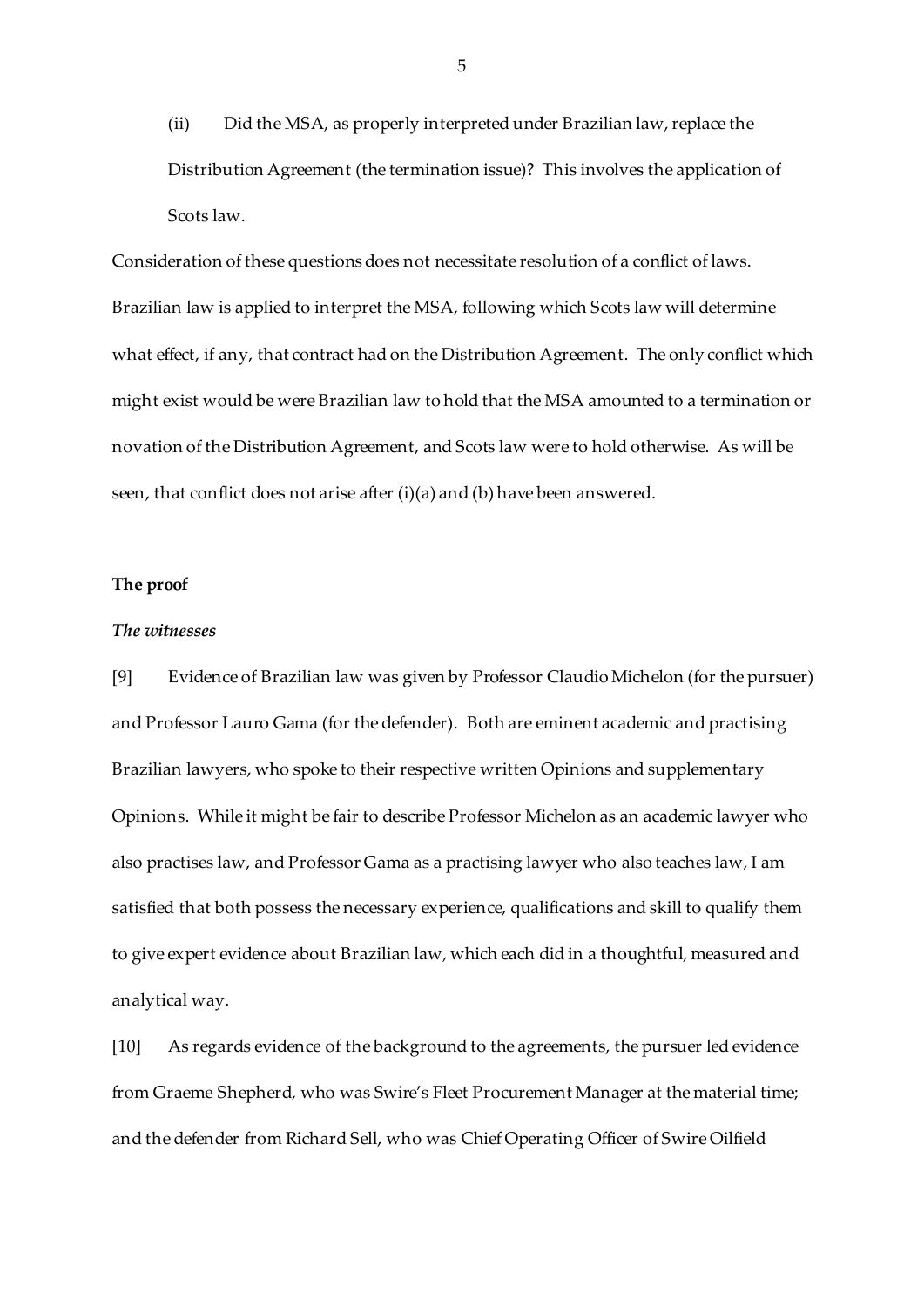Services from August 2012 to 2016, and from Sergio Moraes, the defender's operations manager.

### **The respective agreements**

[11] To put the disagreement into context, it is helpful to give an overview of the respective agreements, before setting out certain clauses in more detail.

#### *The Distribution Agreement – an overview*

[12] Clause 3.1 of the Distribution Agreement appointed the defender as the exclusive distributor of the pursuer's products within Latin America. Products were defined in clause 1 as: offshore containers, baskets, tanks, modular units, skips and similar goods and any accessories to be supplied by the pursuer to the defender. Clause 4.6 obliged the defender to purchase a minimum of 750 products in each 12 month period from commencement. In clause 5, the pursuer undertook to supply only to the defender. Clause 10 provided that the defender's conditions of purchase in force from time to time were to apply to all purchases under the agreement; the conditions of sale at the commencement date were set out in schedule 3. Clause 11 regulated intellectual property rights. Clause 12 dealt with product liability and insurance. Clause 13 provided that the agreement was to continue for an initial term of 5 years and indefinitely thereafter until terminated by either party giving at least 6 months written notice to the other. Clause 15 bound both parties to duties of confidentiality. Clause 18 provided that (subject to clause 4.5, which is of no significance for present purposes), no amendment or variation was to be effective unless in writing and signed by the parties (or their authorised representatives). Schedule 3 contained the defender's Conditions of Purchase. These were the conditions which applied to each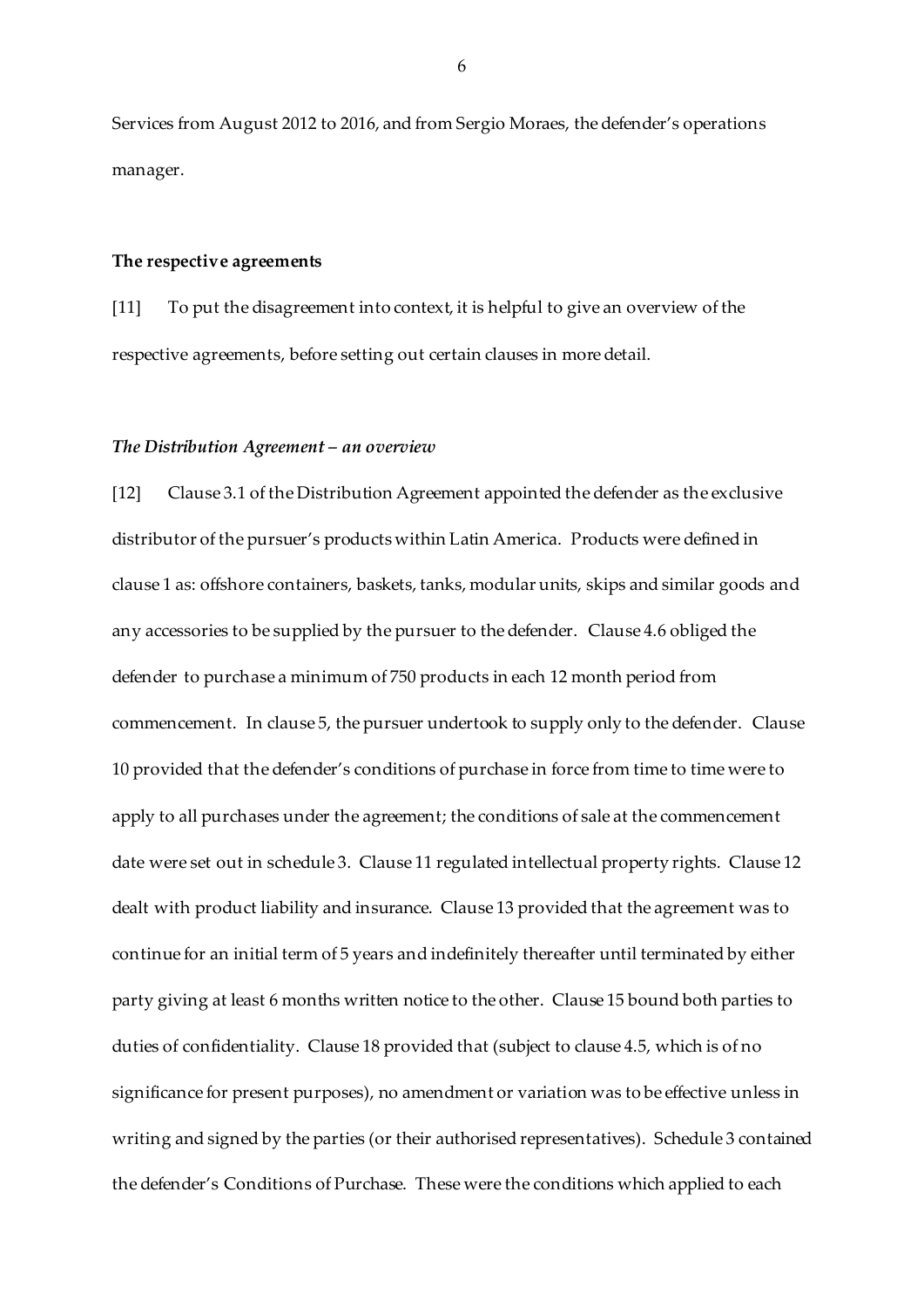individual sale entered into by virtue of the Distribution Agreement. The conditions regulated such matters as prices and payment; time of delivery; passing of risk; packing and loading; warranties as to quality; confidentiality; inspections; certificates.

## *The MSA – an overview*

[13] The MSA is headed "Standard Terms and Conditions for Provision of Goods and Services to The Swire Group of Companies (Master Agreement for Call-offs under Purchase Orders". It contains numerous references to the defender (which it refers to throughout as Swire). The following defined terms in clause 1.1 are relevant:

 Contract: the contract between Swire (or the Affiliate issuing the Order) and [the pursuer] for the supply of Services in accordance with a) these Conditions... b) the Order and c) the Prior Agreement.

 Affiliates: any subsidiary or parent or holding company or any other subsidiary of such parent or holding company.

 Order: the purchase order issued by Swire or any of its Affiliates relative to the supply of the Services.

 Services: the services of toll manufacturing of Units and/or the order for Units.

 Prior Agreement: the terms of the latest version of the Manufacturers Handbook produced by Swire, provided the same has been issued to the [pursuer] {at any time in the past} prior to the date of an Order being issued.

 Units: the offshore containers, baskets, tanks, modular units, skips and similar goods and any other goods accessories agreed to be supplied to the Contractor [the pursuer] by Swire [the reference to the parties appears to have been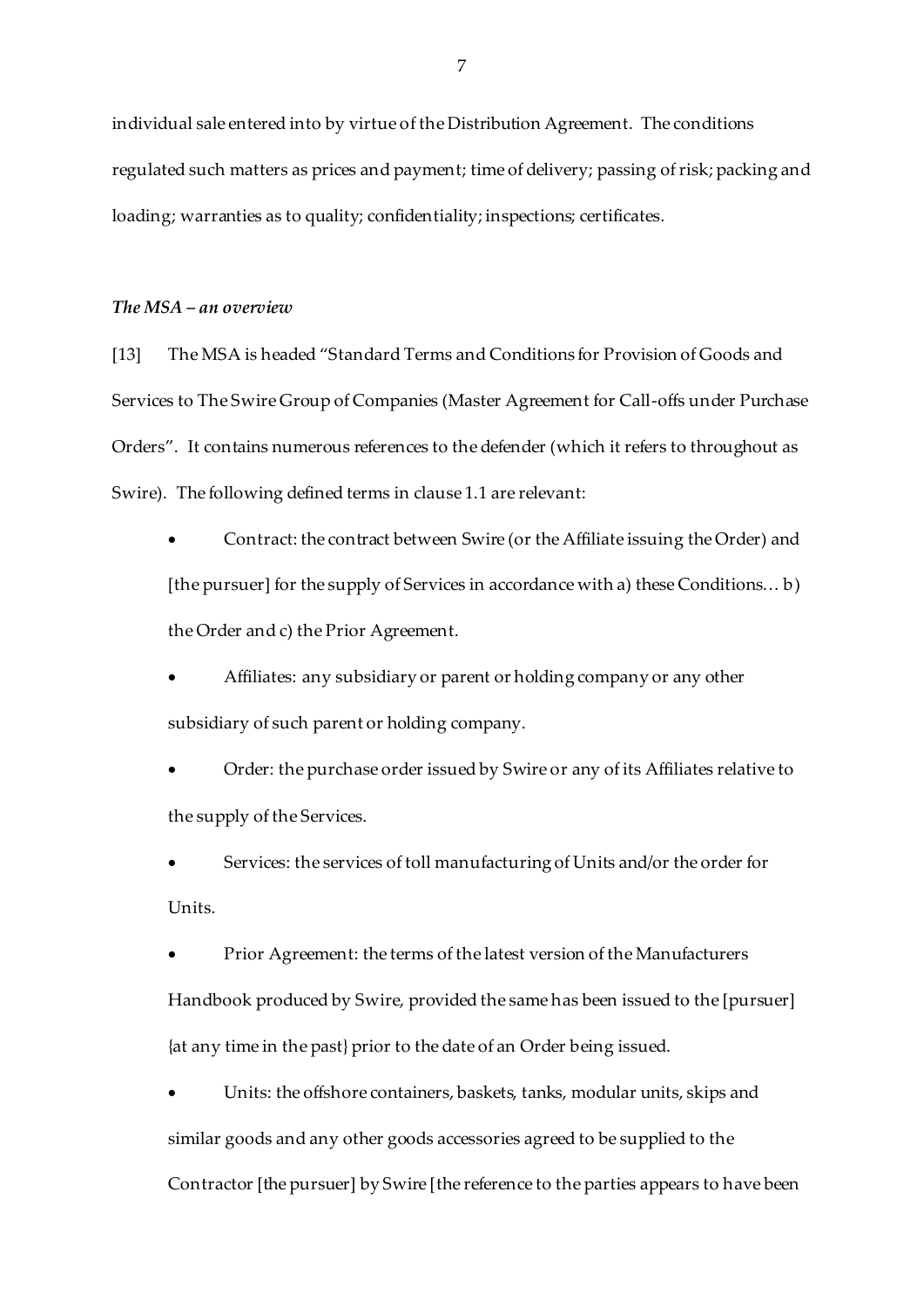transposed in the last part of the definition but nothing turns on that. It will be noted that the Units in the MSA are the same as the Products in the Distribution Agreement].

Clause 2.1 provided that the Contract was binding on the parties from and after either the date specified in the Order or the date agreed in writing between the parties. Clause 2.3 to 2.5 dealt with delivery, late delivery and deemed delivery. Clause 3 set out conditions governing the supply of services by the pursuer, including matters such as performance targets, quality standards and regulatory compliance. Clause 5 provided for Swire to make materials available to the pursuer from time to time. Clause 7, broadly similar to clause 11 of the Distribution Agreement, dealt with intellectual property rights. Clause 8 dealt with indemnity and insurance. Clause 9 imposed an obligation of confidentiality on the pursuer (but not on the defender, in contrast to the Distribution Agreement).

# *Clause 10.1 of the Distribution Agreement*

[14] Three clauses, one in the Distribution Agreement and two in the MSA, bear setting out in full. Clause 10.1 of the Distribution Agreement provides:

"The [defender's] conditions of purchase in force from time to time shall apply to all purchases by the [defender] to (*sic*) the [pursuer] under this agreement. The conditions of sale that apply at the Commencement Date are set out in Schedule 3 and the [defender] shall notify the [pursuer] in writing of any changes to the [defender's] conditions of purchase at least 14 days prior to any changes being implemented and will provide a copy of the revised conditions of sale to the [pursuer] within 7 days of implementation. If there is any inconsistency between those conditions of purchase and the terms of this agreement, the latter shall prevail."

## *Clauses 2.2 and 12.8 of the MSA*

[15] Clause 2.2 of the MSA, insofar as material, provides: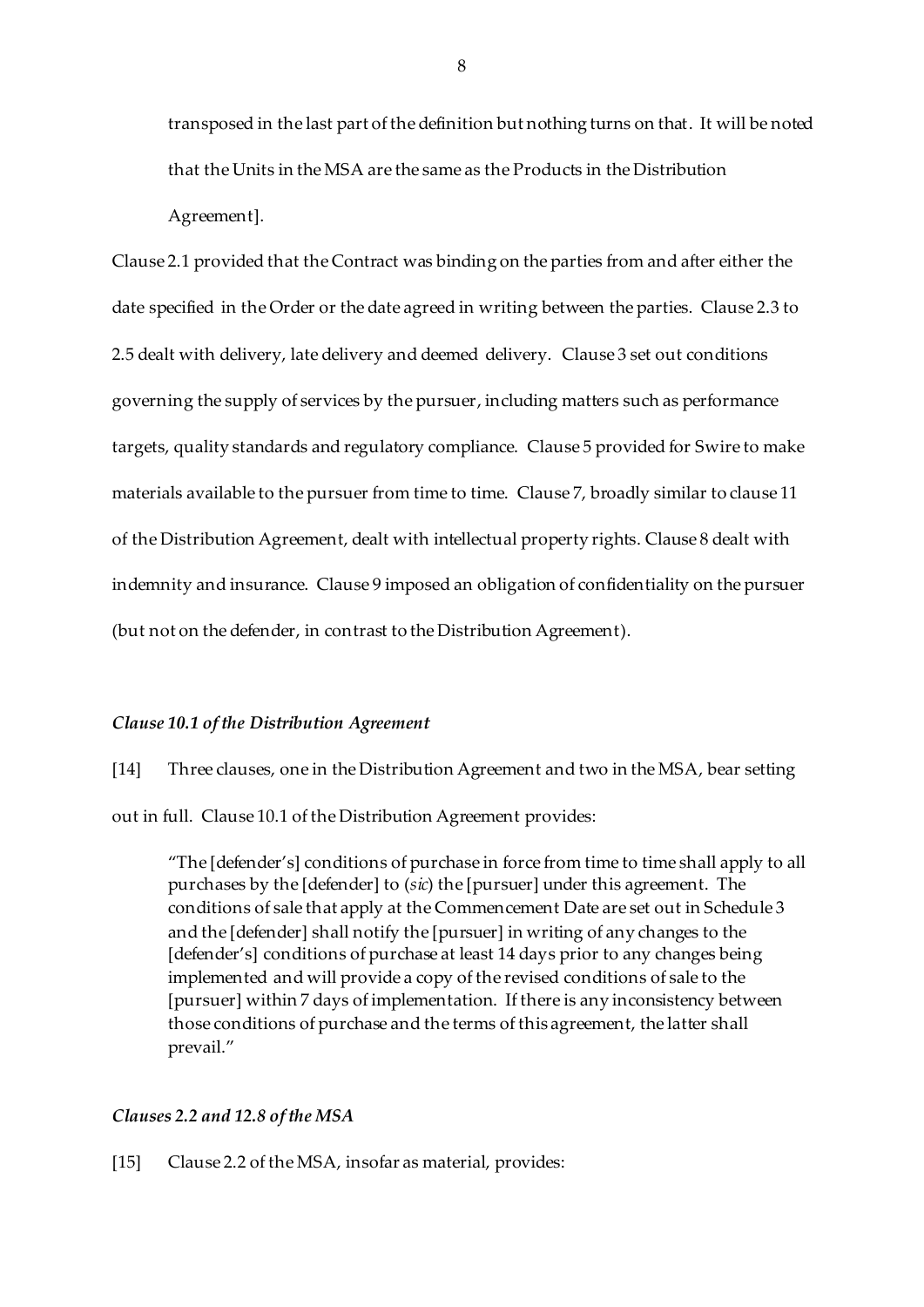"These Conditions apply to the Contract to the exclusion of any other terms that the [pursuer] seeks to impose or incorporate, or which are implied by trade, custom, practice or course of dealing."

### [16] Clause 12.8 provides:

"Third parties: The Contract in whole or in part may be performed by Swire or any of its Affiliates. The rights in whole or in part under the Contract are in favour of Swire and any of its Affiliates and the burdens and obligations in whole or in part under the Contract shall be borne by Swire or any of its Affiliates. Swire shall solely determine which refers to it or any of its Affiliates. Otherwise a person who is not a party to the Contract shall not have any rights under or in connection with it. An Order may be issued by Swire or any of its Affiliates and the Contract will then be between the party named in the Order and the [pursuer] (subject always to the other provisions of this clause). Where Swire is referred to in these presents it will be deemed substituted by the Affiliate which issues the Order."

### **The expert evidence**

## *Introduction*

[17] Professor Michelon and Professor Gama each gave evidence about how the MSA would be treated under Brazilian law, including the extent, if any, to which it conferred rights and imposed obligations on the defender; how it fell to be construed; and whether it had superseded the Distribution Agreement in whole or in part. In addition to their written Opinions they helpfully agreed what was in effect a Joint Minute, setting out their areas of agreement and disagreement. Each expanded upon their evidence in oral testimony.

# *Areas of agreement*

[18] There was a large measure of agreement. The experts agreed that articles 112 and 113 of the Brazilian Civil Code (Federal Law n.10,406/2002) regulated the interpretation of the MSA under Brazilian law. Insofar as relevant to the issues in dispute, they also agreed that the following interpretative criteria applied to the present case: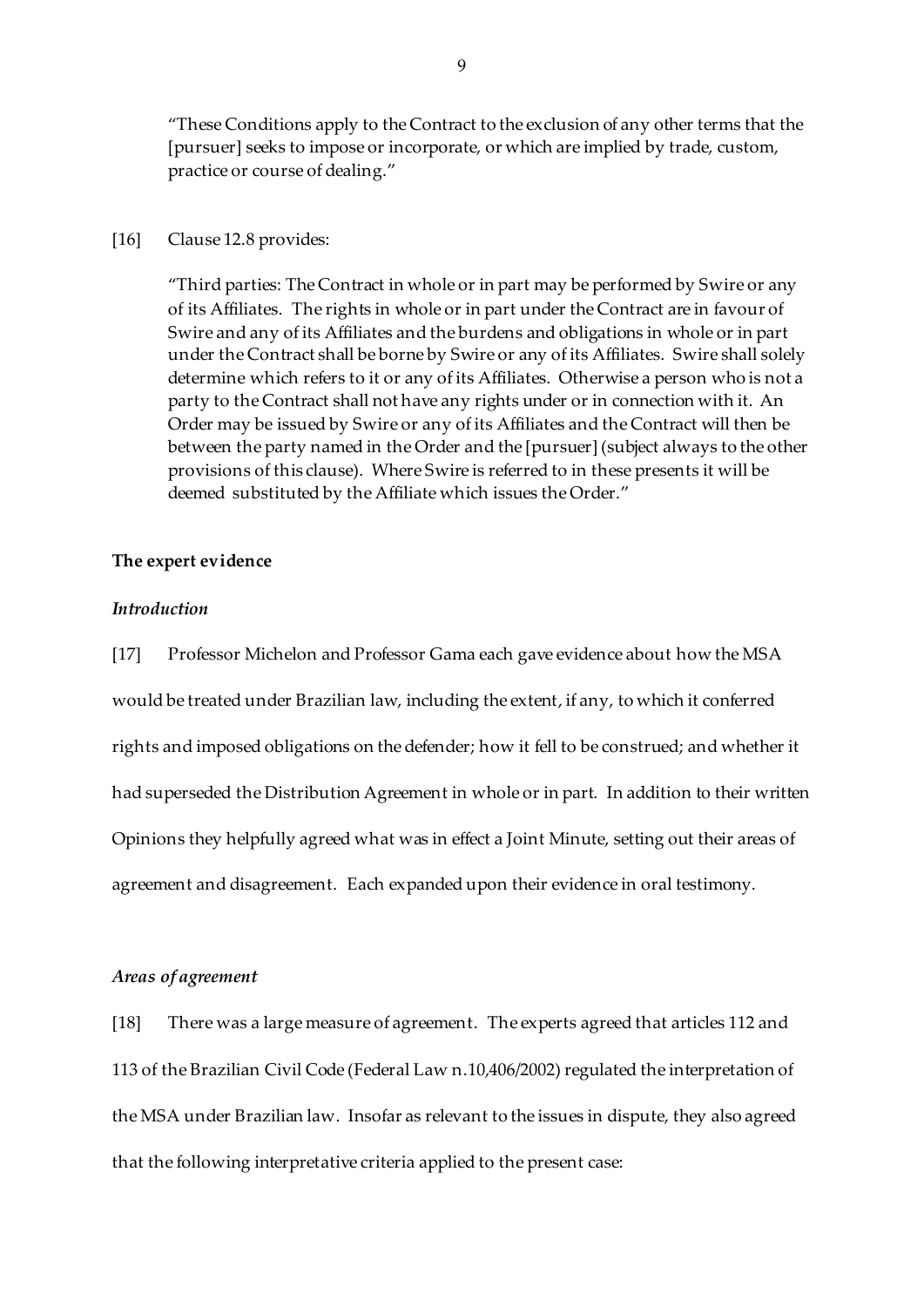(i) Literal interpretation of the wording of the contract is the first step in ascertaining the parties' intention, which is the primary aim of contractual interpretation.

(ii) Among different possible interpretations of a contract, the one that best conforms with good faith standards should be preferred.

(iii) The interpretation should be reasonable taking into account other contractual provisions and the underlying economic rationale of the contract.

[19] The experts also agreed that in Brazilian law there was a difference between distribution agreements and supply agreements. Finally, they agreed that the doctrine of privity of contract ("efeitos relativos") was an established principle of Brazilian law, subject to certain exceptions. However, while each respectfully acknowledged that the view held by the other was a tenable view to take of Brazilian law, they agreed on little else.

#### *Areas of disagreement*

[20] There were two main areas of disagreement. The first was whether this case fell within one of the exceptions to privity of contract. The second was how the agreed interpretative principles should be applied to the MSA (and whether the Distribution Agreement and MSA could (and did) co-exist). They also disagreed on the form which a "distrato" (voluntary termination of a contract) must take in Brazilian law, albeit Professor Michelon acknowledged that he was less sure about his view on this than on the other issues in dispute, from which I took him to mean that the law was simply less clear.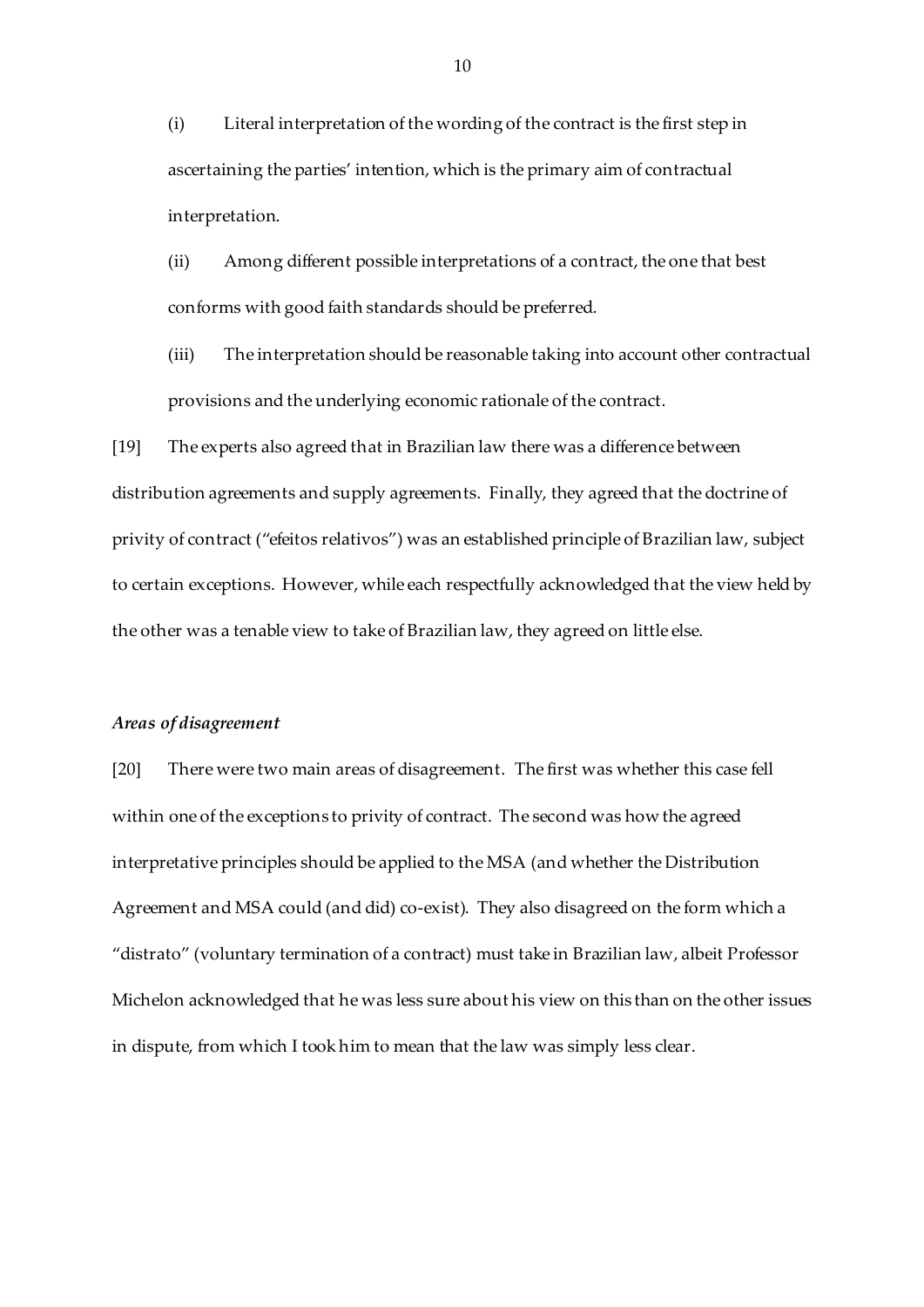#### *This court's approach to the expert evidence*

[21] The approach the court must take where there is evidence of foreign law was explained in *Ted Jacob Engineering Group* v *Morrison* 2019 SC 487, paragraphs [12] to [17]. As paragraph [12] makes clear, the function of the experts is not to decide the foreign law; rather it is to assist this court in the exercise of its function in deciding the case before it. So, this court must ascertain, on the expert evidence, what the relevant principles of the foreign law are, and then apply them to the facts of the case. It must determine how a foreign court would be likely to decide the issues of law that are relevant to the particular facts. Applying that to the present case, insofar as the experts disagree, my task is to examine their competing opinions and decide for myself what Brazilian law is, as it would be applied by a Brazilian court. Primarily, that task should be undertaken by testing their views against any authorities cited, and the views of the other, and by applying my own analytical reasoning. I do not accept the submission of senior counsel for the defender that Professor Gama's views carry more weight simply because he might have more practical litigation experience over the last ten years. With these observations in mind, I now turn to consider the competing evidence given in relation to each of the areas of disagreement.

### **The privity of contract issue**

#### *Professor Michelon*

[22] Professor Michelon's view was that the case did not give rise to an exception to the privity of contract principle. Because the parties to the agreements were not the same, the MSA could not vary, let alone supersede, the Distribution Agreement. It was possible under Brazilian law for a contract to confer rights on a third party, but there had to be exceptional circumstances for obligations imposed in the contract to extend to a third party, or for a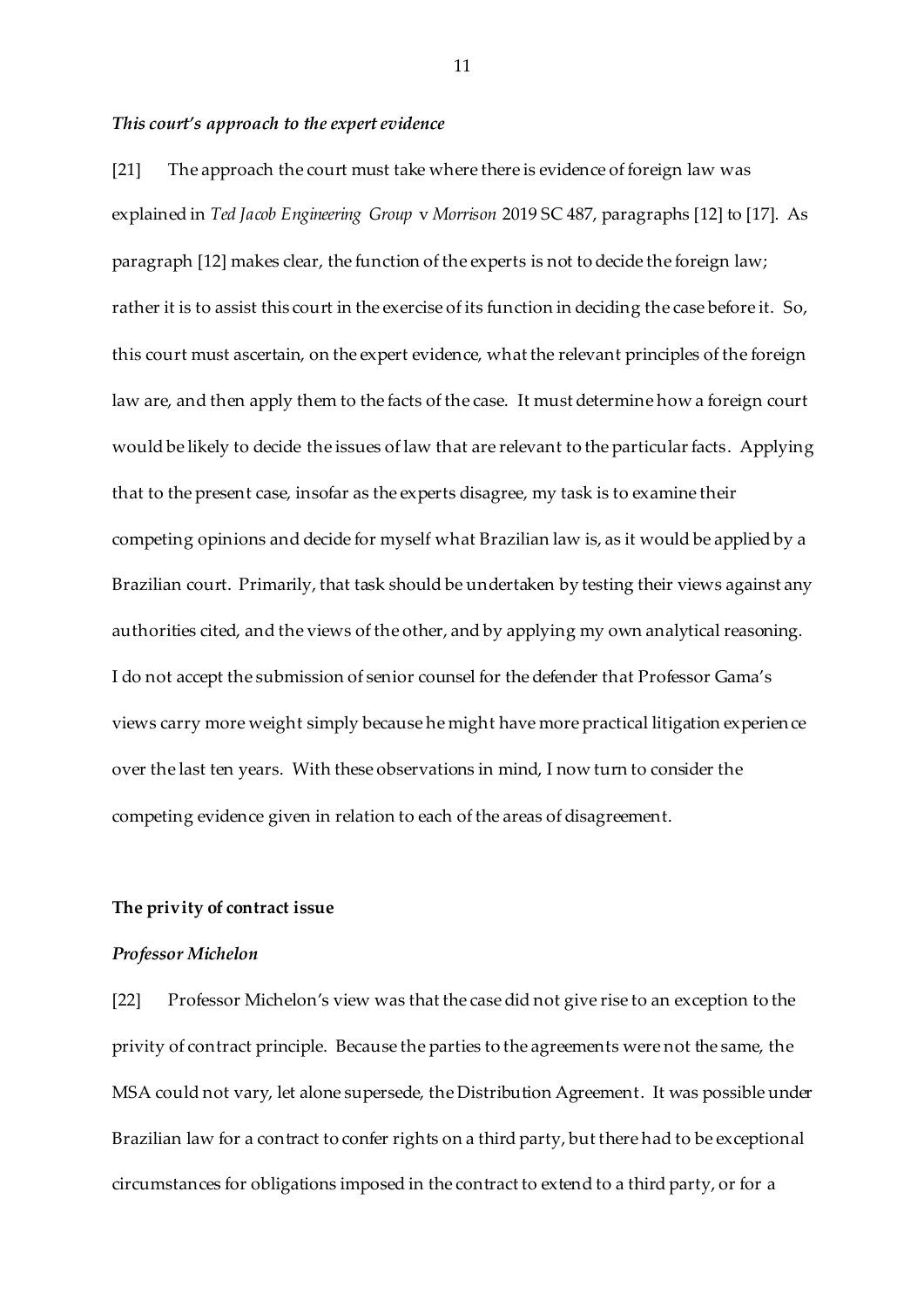third party's rights to be waived. Such circumstances included significant inequality of bargaining power or third party complicity in non-performance, neither of which was present here. As regards the group of companies doctrine relied upon by Professor Gama, it was not enough for companies simply to form part of the same group for that doctrine to apply. It made no difference that the defender ("Swire") was mentioned numerous times in the MSA. Even if the parties to the MSA intended the defender to be bound, the missing feature was that the defender itself had not signified its intention to be bound, since it was not a party to the agreement and had not executed it. It was irrelevant that the individual who signed on behalf of Monument may also have had authority to bind the defender; he had not signed on behalf of the defender. Before leaving Professor Michelon's evidence, it should be acknowledged that in his written Opinion, he stated that Swire was not mentioned at all in the MSA. In his evidence-in-chief, he volunteered that this was an error and that what he had intended to say was that Swire was not mentioned on the execution page. He had not thought it necessary to specifically mention the references to Swire in the body of the MSA, which were obvious, since they did not affect his underlying reasoning.

### *Professor Gama*

[23] In Professor Gama's view, the social function of the contract and the good faith principle could mitigate the extent to which privity of contract applied, and they did so here. He drew attention to a number of situations – bankruptcy and arbitration – where the Brazilian courts had lifted the corporate veil, by applying the group of companies doctrine. It was significant that there were numerous references to the defender in the MSA. Having regard to that, and to the fact that the defender and Monument were both wholly owned subsidiaries of the same UK holding company, he noted that the core rights and obligations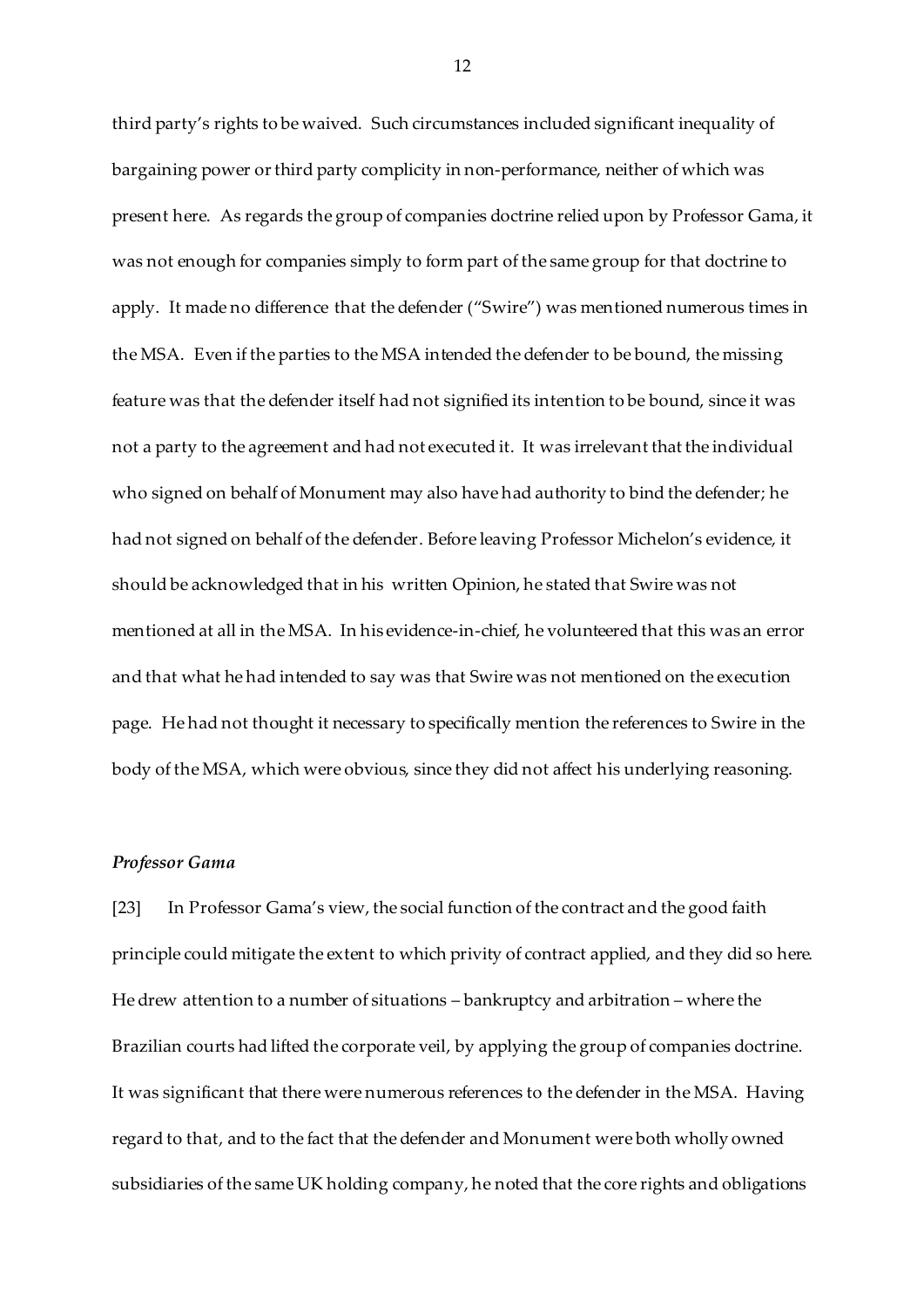of the MSA were expressly associated with the defender, and concluded that the rights and obligations of the MSA could be satisfied only with the defender's active engagement. The defender was therefore bound by the MSA and entitled to any benefits conferred by it. In his oral evidence Professor Gama accepted that under Brazilian law a party could be deprived of contractual rights only if that party agreed to the deprivation.

# *Other evidence*

[24] Other evidence was led about the background to the MSA, primarily in relation to the interpretation issue, but as that evidence may also be relevant to the privity of contract issue, I deal with it here. Mr Shepherd reluctantly came to accept that he was acting for the defender in his dealings with the pursuer, but was adamant that he was acting for Monument when he executed the MSA: Monument was the company within the Swire Group which owned the fleet of products. He also said that it was always the intention of the parties that the MSA should complement rather than replace the Distribution Agreement. The main purpose of the MSA was to introduce key performance indicators. Similar agreements had been entered into world-wide with other suppliers. It was based on a style in use in the UK. He confirmed that the minutes referred to by Professor Gama were accurate. Mr Sell for his part was not directly involved in the signing of the MSA but said that in the defender's view it was to replace the Distribution Agreement, and to introduce a degree of professionalism. The Distribution Agreement (which had been entered into before he joined Swire) was only to get matters off the ground and was unsustainable in the longer term. Mr Moraes did not give any evidence of any significance to the issues in dispute. He was unclear as to what the terms of the relationship between the parties were.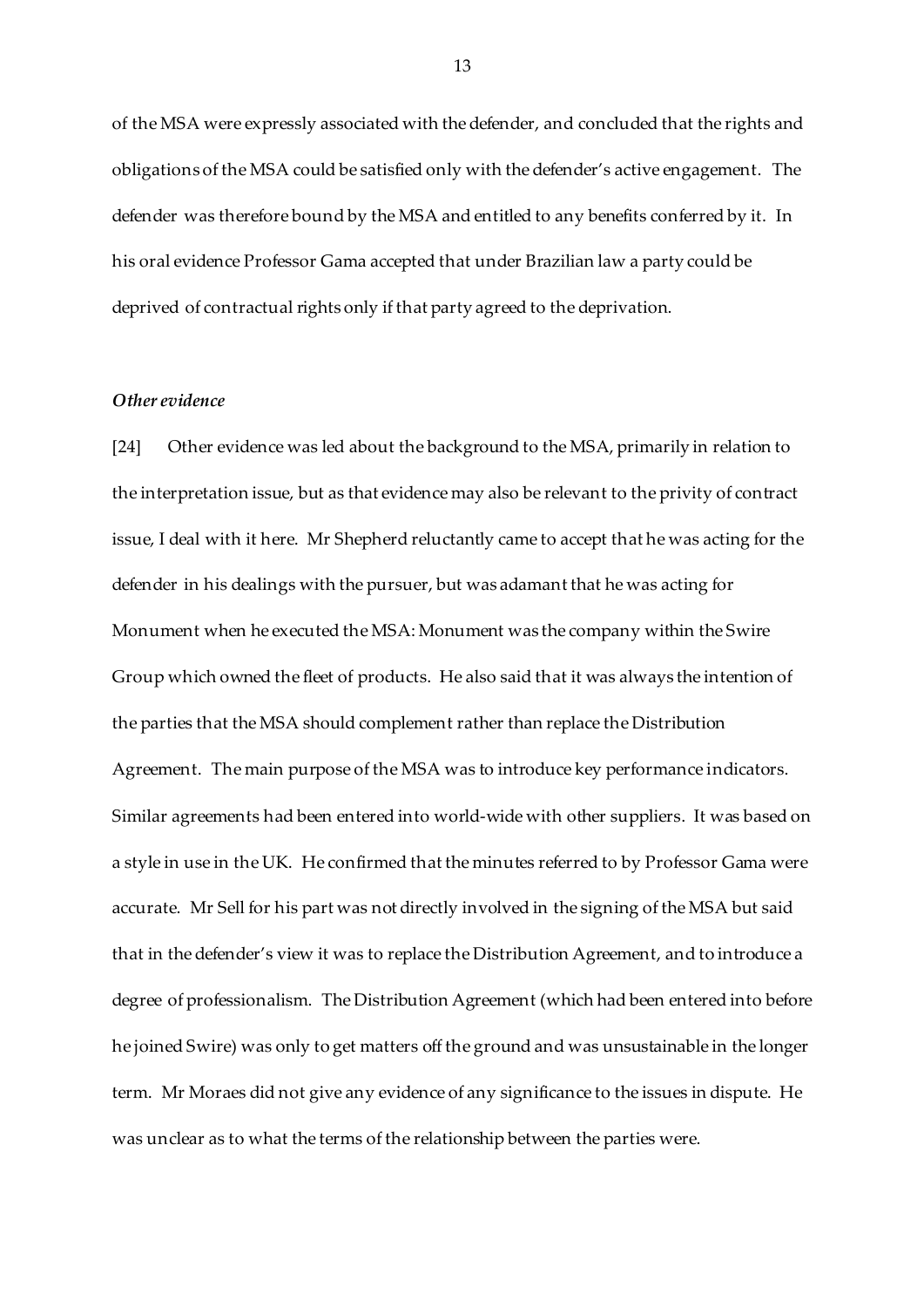[25] Although Mr Shepherd's evidence about how his witness statement came to be prepared was contradictory and to an extent unsatisfactory, I nonetheless did accept his evidence that when he signed the MSA he did so on behalf of Monument. That is consistent with his (unchallenged) evidence that it was Monument which owned the fleet; with the signing page itself, which stated that signature was for and on behalf of Monument; and with the evidence that it was generally Monument which entered into similar agreements with other suppliers.

[26] Otherwise, I did not ultimately find this chapter of evidence to be of assistance, either in deciding the privity of contract issue, or in interpreting the MSA. I attach no weight to either Mr Shepherd's view that the MSA was to complement the Distribution agreement, or to Mr Sell's that it was to replace it. What they thought subjectively was irrelevant in Brazilian law (Professor Gama's report, paragraph 63), just as it would be in Scots law. Even if Mr Sells' evidence was to be preferred, as urged upon me by senior counsel for the defender, and it was the defender's intention, or wish, that the MSA should be the sole agreement which regulated the relationship between the parties, there was no evidence that that was an intention or wish shared by the pursuer. It is not inconsistent with a desire to improve professionalism, or to introduce key performance indicators, that there should also be in existence a minimum purchase obligation or a right of exclusive distribution. I attach no weight to Mr Sell's evidence that the Distribution Agreement was only to get matters off the ground, the implication being that it was always the parties' intention to replace it within a short period by another agreement: that is inconsistent with the minimum term of five years. On one view, it would be mildly surprising, to put it no higher, if a relatively standard agreement in similar terms to those agreed with other suppliers, was intended to replace a bespoke distribution agreement which still had three years or so to run, without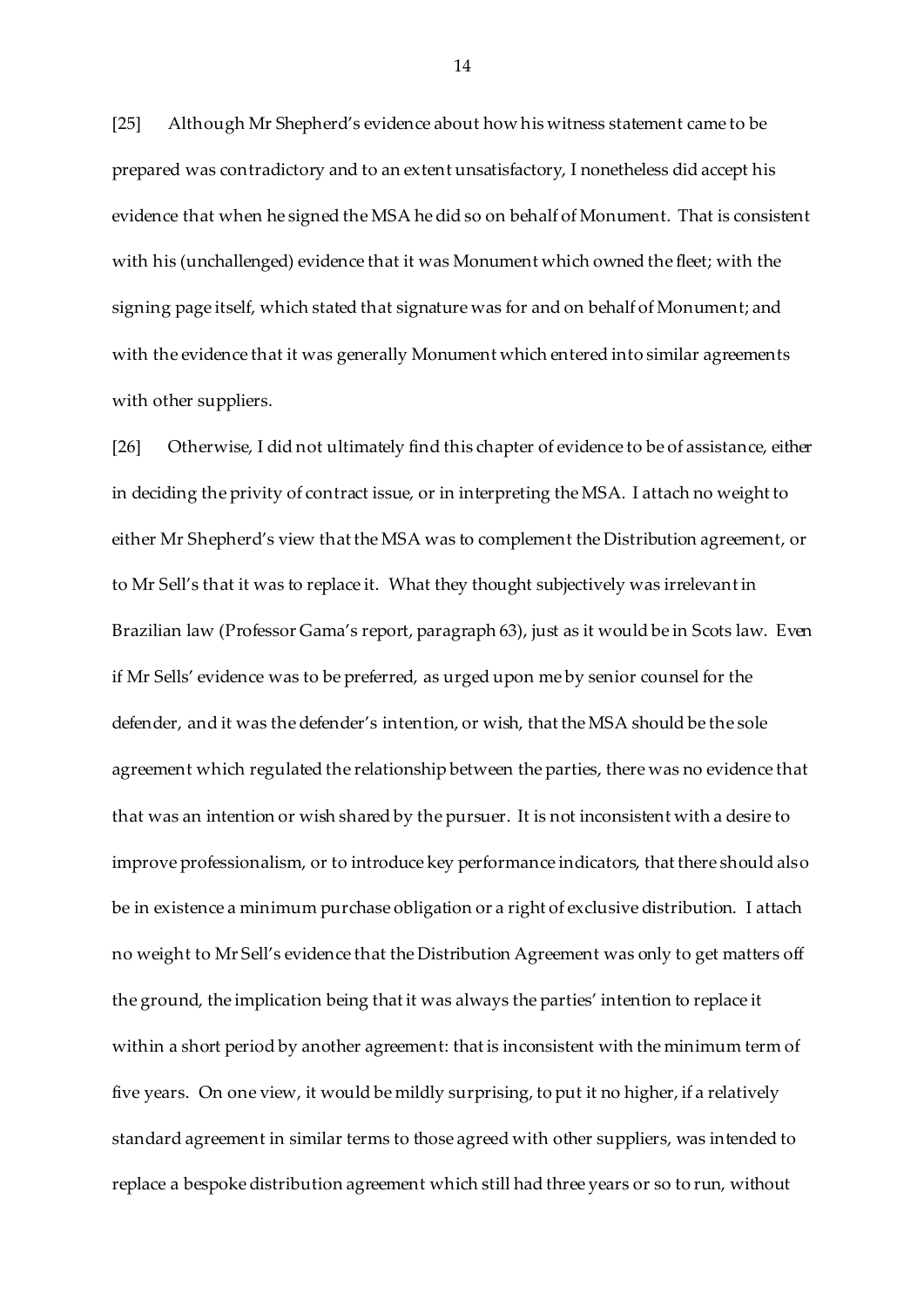any discussion whatsoever of the fact it was to do so, or without any express reference to that in the MSA or in the minutes of meetings leading up to its execution.

### *Submissions*

[27] In substance, senior counsel for each party urged me to prefer that party's expert. For the pursuer, it was submitted that there was no evidence that the defender had consented to losing its rights under the Distribution Agreement before the contract was entered into. On Professor Michelon's evidence, the defender had failed to discharge the onus of proving that one of the exceptions to privity of contact applied. Senior counsel for the defender submitted that the pursuer being party to both contracts had freely agreed to be bound by the MSA and the defender had accepted that it was bound by it. That was sufficient to overcome privity of contract, if Professor Gama's evidence was accepted.

### *Decision on the privity of contract issue*

[28] It is important not to lose sight of the core question, which is not whether the defender was content to be bound by the MSA or to give up its exclusive distributorship rights (if, properly construed, the MSA had that effect) but whether, as a matter of Brazilian contract law, the MSA achieved the aim of binding the defender to the contract, when it was not a party to it. The repeated references to the defender make clear, as indeed does clause 12.8, that the parties to the MSA intended that it should apply to the defender, and I accept Professor Gama's evidence that a Brazilian court would be likely so to find. Nonetheless, that begs the question as to whether their common intention had the desired effect. Reliance on clause 12.8 is circular, in that if privity of contract has the effect that the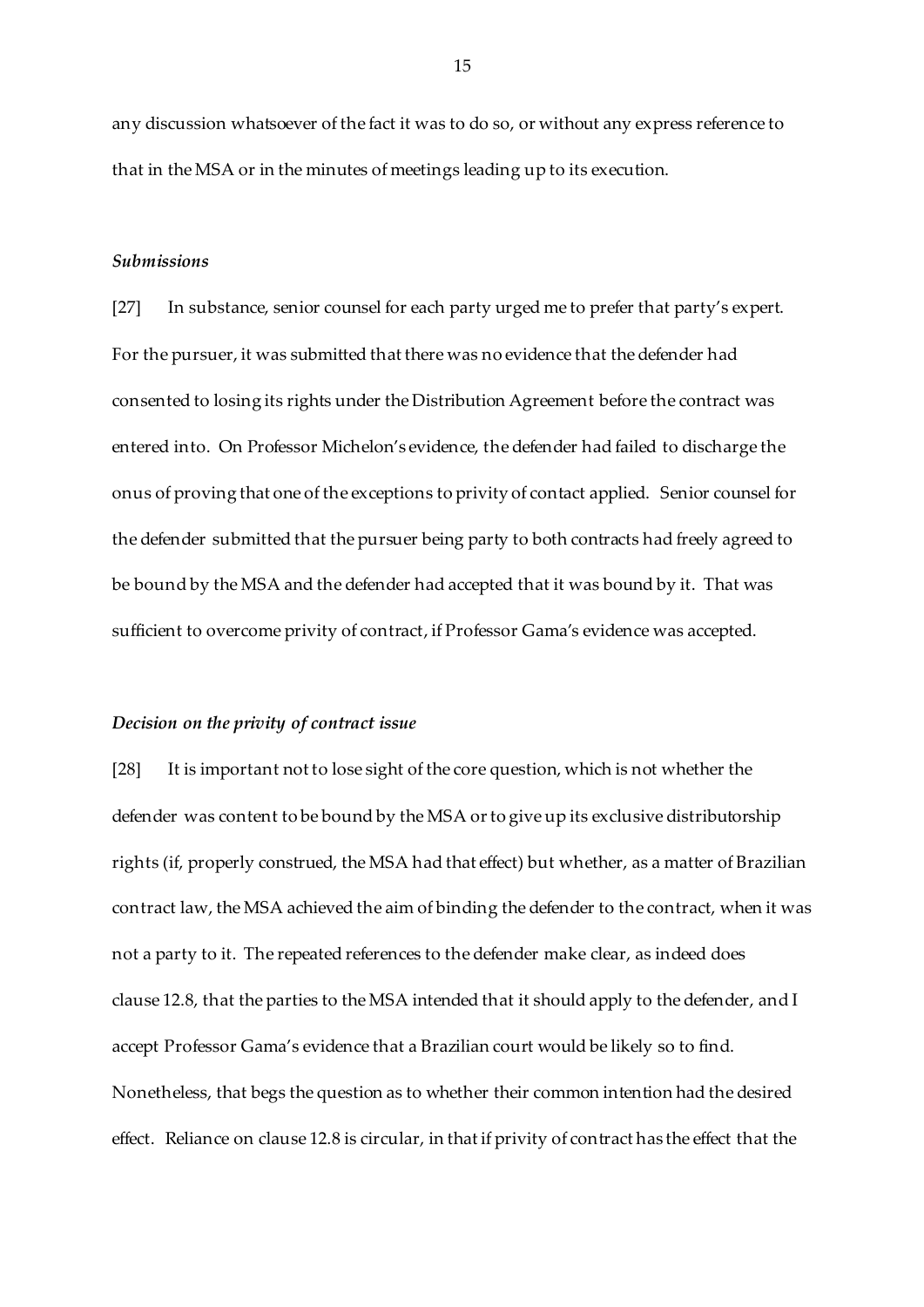contract cannot bind the defender, then clause 12.8 itself can have no effect in imposing obligations or conferring rights on the defender.

[29] This brings us back to Professor Michelon's objection, which is that the defender was not a party to the contract, and that none of the recognised exceptions to privity of contract apply. According to Professor Michelon, even if the parties to the MSA had expressly stated that Swire was to be bound by the MSA – which is essentially what clause 12.8 states, and is the position arrived at by Professor Gama – privity of contract would mean that the defender could not be held bound. To paraphrase the example Professor Michelon gave in his evidence, if B agrees with A that C will do something, only B is liable to A if C fails to perform. None of the examples given by Professor Gama at paragraphs 140 and 141 of his report contradict that principle. The closest example is the second in paragraph 140 – promises of performance by third parties, such as a contract in which one of the parties promises to hire a third party to perform artistic services – but this must be read in light of the relative footnote, which states: "*The one who has promised* (emphasis added) that a third party will perform a certain act will be liable for losses and damages if the third party fails to perform it". That does not support Professor Gama's view that the third party may be held liable; rather, it reinforces the point made by Professor Michelon in his evidence that in the given example only B, not C, is liable for a breach.

[30] In fairness to Professor Gama, the primary basis for his opinion that an exception to privity of contract exists in the present case, lies not in paragraphs 140 and 141, but in paragraph 142 of his report, where he states that the "contract effects may be extended to third parties who have actively participated in the negotiations or drafting of the contract terms and conditions, as sometimes is the case of entities belonging to a group of companies." That statement is not supported by reference to authority, from which I infer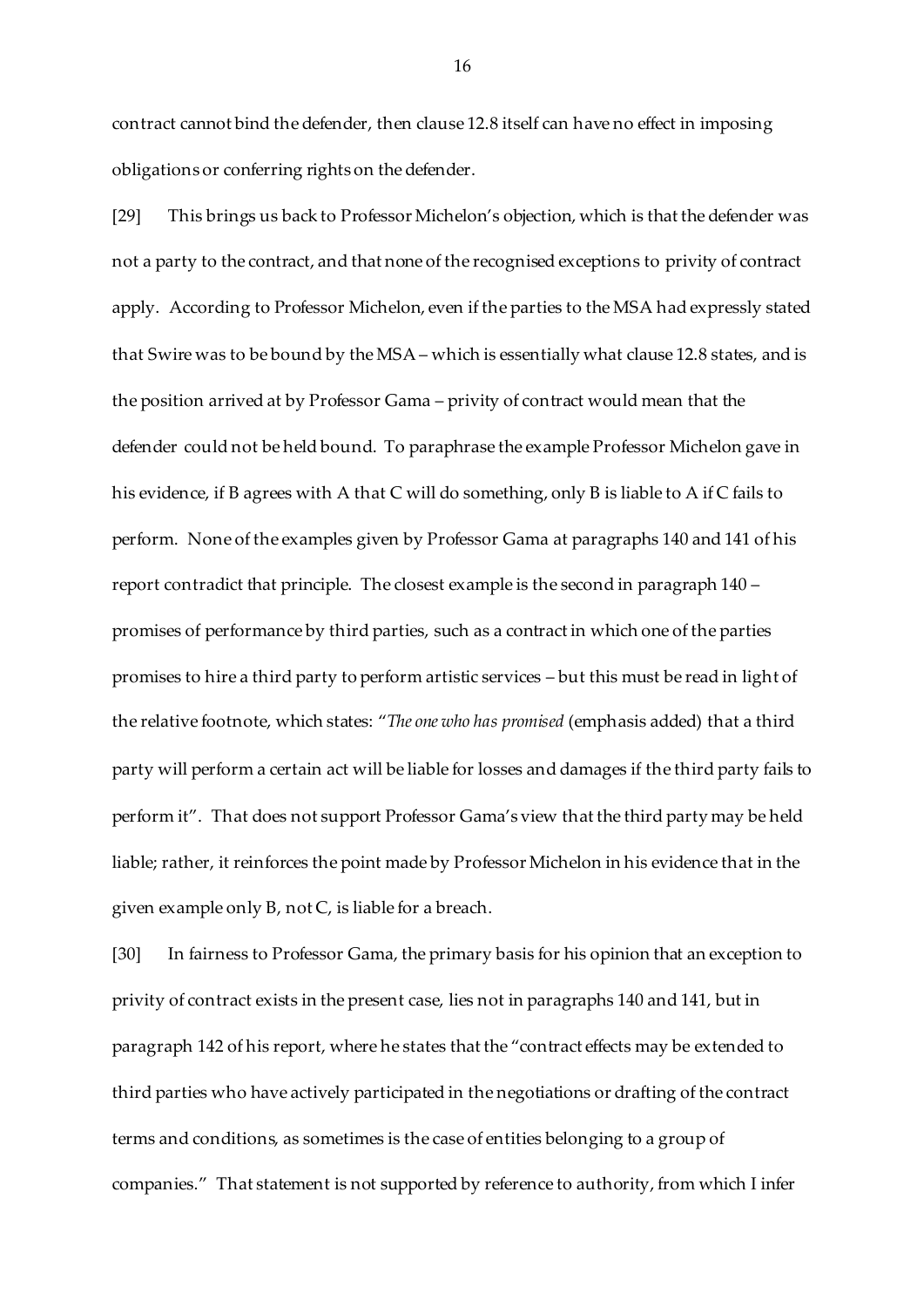that there is none. Professor Gama then goes on to consider the doctrine of group of companies under Brazilian corporate law. He sets out a number of situations in which companies controlled by the same shareholder are deemed to be part of the same group. However, none of the examples he gives are comparable to the present situation. At paragraph 146, Professor Gama gives the example of a controlling company being held to be bankrupt, in addition to its subsidiary, where the companies shared unified labour and management, as well as the same bank account. That is far removed from the facts here. At paragraph 147, he states in very general terms that "other" Brazilian case law has recognised legal effects to situations that do not necessarily arise from legal transactions or illicit acts – such as partnerships in fact and apparent representation, but that statement is too vague to be applied to the present case, where no question of agency, implied or apparent, is relied upon. The closest analogy given by Professor Gama is his example in paragraph 149 of the group of companies doctrine being applied to arbitrations, where one company, part of a group, can be held bound by an arbitration agreement, even though it is not a signatory to that agreement. That appears to be a special rule which applies only to arbitration agreements, rather than a rule of general application.

[31] As already stated, Professor Michelon agreed that there is a doctrine of group of companies in Brazilian law, but in his view that was a necessary, but not sufficient, reason for the corporate veil to be lifted. He was aware of no Brazilian judicial decision (and Professor Gama did not cite any) where the doctrine of group of companies had been used to justify an exception to the doctrine of privity of contract so as to allow a member of a group of companies to avoid contractual liability.

[32] For all these reasons, I find Professor Michelon's opinion to be more persuasive than Professor Gama's. Professor Michelon's view is consistent with principle, whereas Professor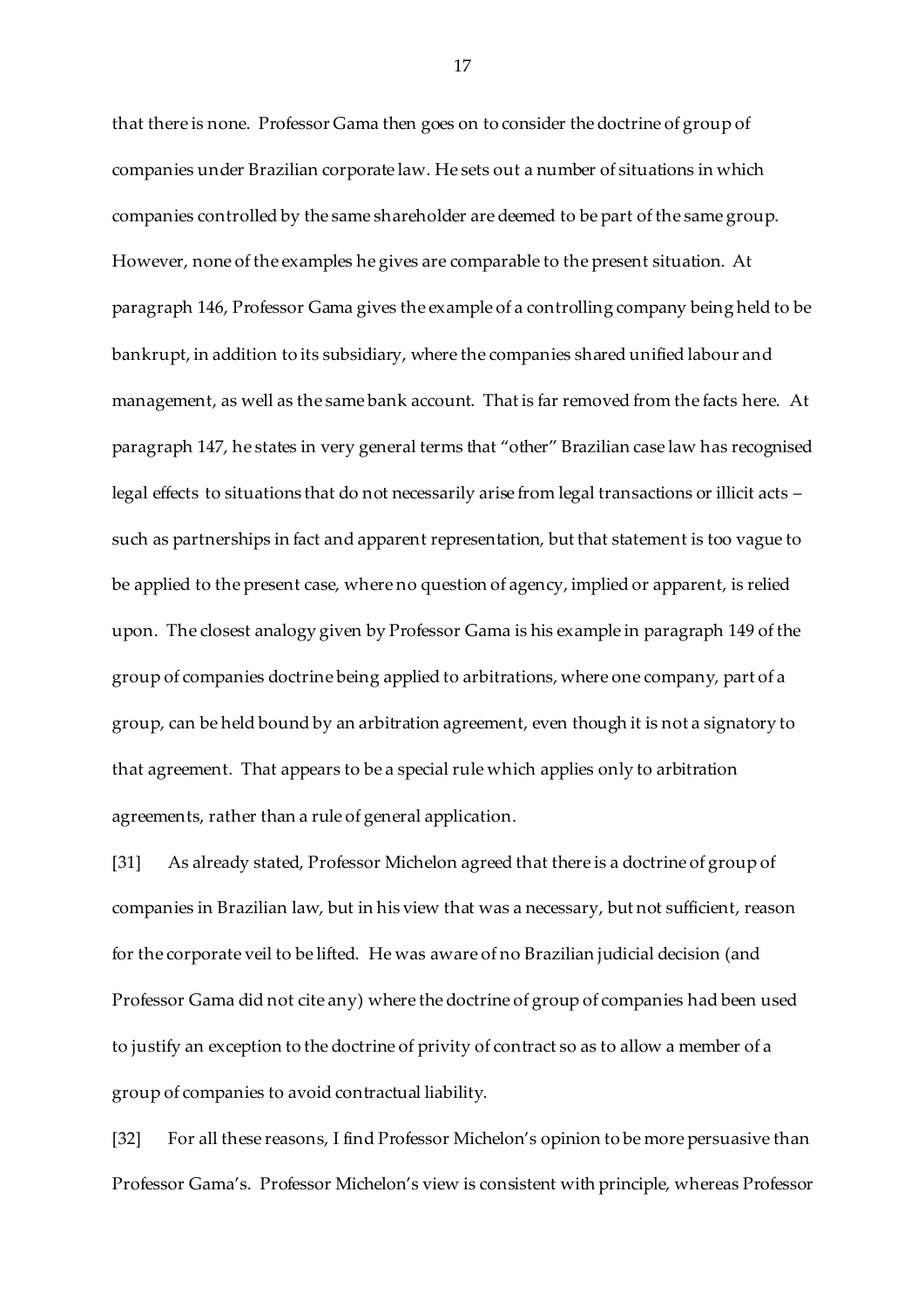Gama has not been able to cite any authority which supports his view that an exception to privity of contract falls to be made on the facts. I find that a Brazilian court would be more likely to accept the former, than the latter, as representing the law of Brazil.

[33] I also reject the defender's argument that it was significant that the defender was, through Mr Shepherd, involved in the negotiations leading up to the MSA and that he was the person who signed the MSA. Given my finding that the MSA was signed by Mr Shepherd on behalf of Monument, it is immaterial whether he had previously negotiated on behalf of the defender. Even on Professor Gama's evidence, Mr Shepherd's involvement on behalf of both companies would be insufficient to lift the corporate veil, since he was not the principal shareholder, or controlling mind, of either company. His involvement was simply a consequence of the fact that the companies were part of the same group, and not such as to give rise to a reason not to apply the privity of contract principle.

[34] I also reject the defender's related argument that the defender is bound by the MSA because Mr Shepherd, who executed it, also had authority to bind the defender. That may be so, but as Professor Michelon pointed out, and as I have found in fact, he signed the agreement on behalf of Monument, and so whether he might also have had authority to bind the defender is neither here nor there, as Professor Michelon said. In any event the defender's pleaded case is not that it entered into the MSA (the logical consequence of the MSA having been executed on its behalf) but that the MSA entered into by Monument conferred rights on the defender.

[35] In summary, I hold, accepting Professor Michelon's evidence, that Brazilian law does not admit of an exception to privity of contract in the circumstances of the present case. It follows that the MSA was not effective to confer rights or impose obligations on, or remove rights from, the defender.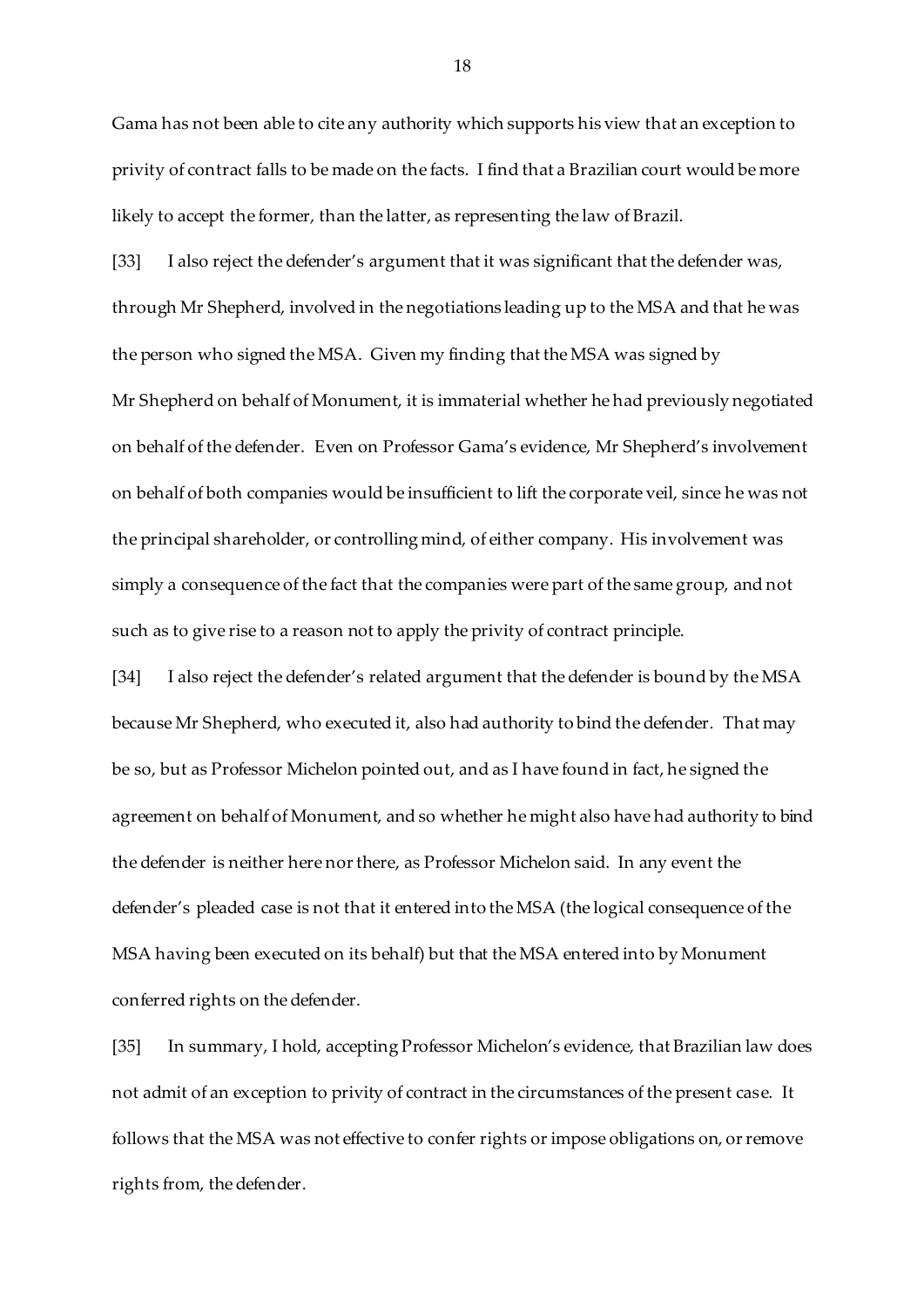[36] For completeness, I should revert to Professor Michelon's admitted error about references to Swire in the MSA, which senior counsel for the defender urged me to take into account in assessing the weight to be attached to the respective opinions of the two professors. While the text of Professor Michelon's Opinion does not sit entirely happily with his explanation, nonetheless, as he said in his oral testimony, it is inconceivable that he could have read the MSA and not noticed that it contained numerous references to "Swire". I accept his explanation that these references to the defender made no difference to his reasoning, and that the mistake in his Opinion is not such as to undermine his evidence. [37] In conclusion, since the defender was not a party to the MSA, and is not bound by it, the only agreement which can regulate the parties' current relationship continues to be the Distribution Agreement. However, lest I am wrong in reaching that view, it is also necessary to consider how the MSA falls to be interpreted.

### **The interpretation issue**

#### *Professor Michelon*

[38] Professor Michelon's view was that on a proper construction of the MSA, and on the assumption that privity of contract was overcome, it was not intended to replace the Distribution Agreement. In part, he reached this view having regard to the differing natures of a distribution agreement on the one hand and a supply agreement on the other. A distribution agreement was wider. He agreed with Professor Gama that the essential features of a distribution agreement (although there were others) were (i) several purchase and sale transactions, (ii) the distributor's economic profit, being the price difference between purchase and resale of the goods and (iii) transfer of ownership from the supplier to the distributor and ultimately to the third party purchaser. In addition, other common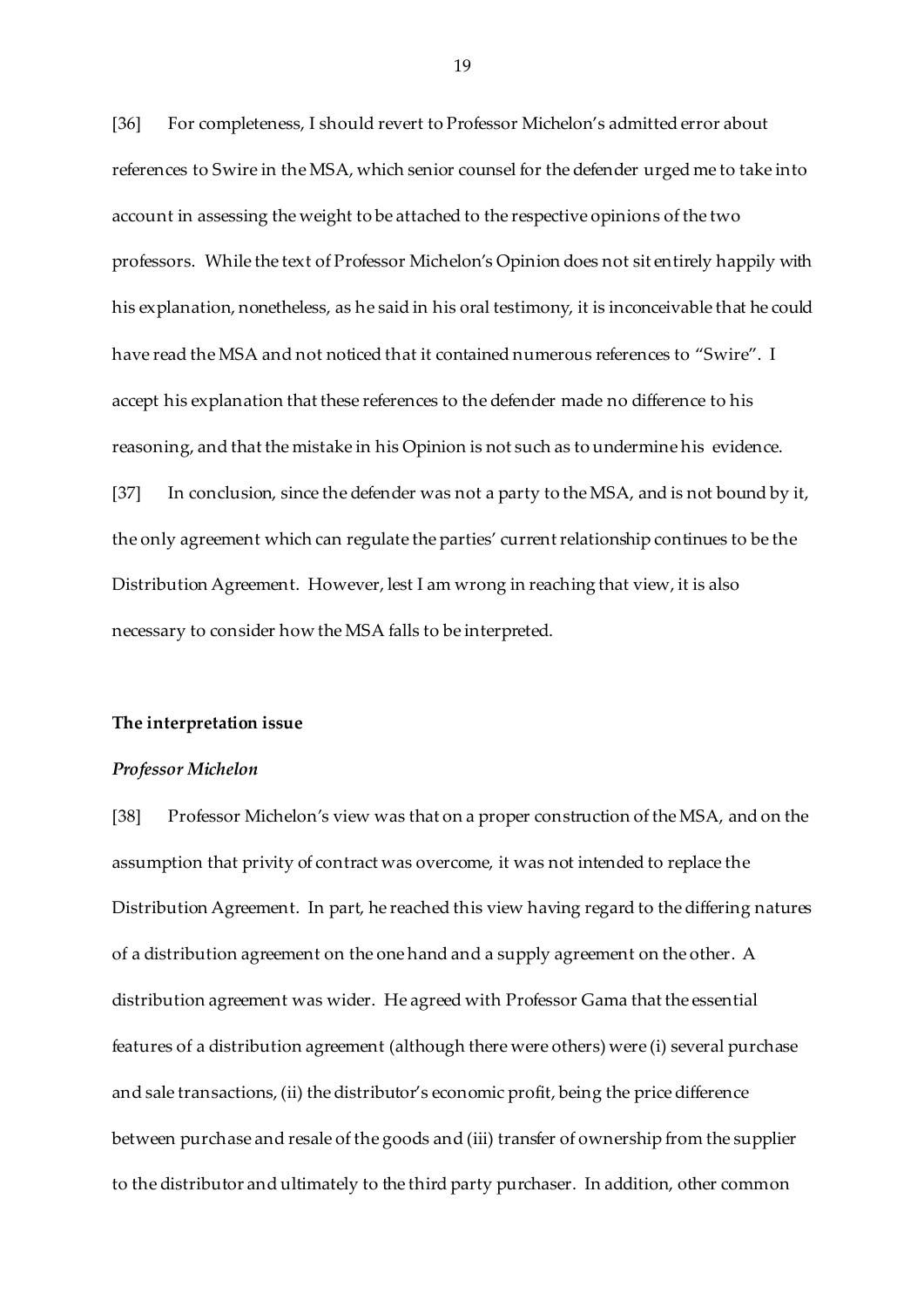features, present in the Distribution Agreement, were (i) an undertaking by the distributor to distribute the goods in the territory, (ii) delimitation of the territory, (iii) a provision clarifying whether the distribution was exclusive, (iv) duties to advertise and promote the products and (v) a prohibition on the products being sold on more favourable terms to third parties. The Distribution Agreement was a typical distribution agreement under Brazilian law. It could not be reduced to a mere supply agreement. Even though it contained conditions for the supply of goods to the defender, these were inserted into a wider normative framework. The MSA was simply a framework agreement, which (apart from several ancillary clauses, such as confidentiality) only had any application upon individual sales contracts being entered into. It could not wholly replace the Distribution Agreement. [39] Professor Michelon also based his view on his interpretation of the MSA. The definition of "Contract" in clause 1.1, restricted as it was to a contract for the supply of services, did not cover all contractual relationships between the parties. What could amount to a contract as defined was further qualified by the reference to "Prior Agreement", itself a defined term. The Distribution Agreement could not fall within the definition of "contract", as so qualified. Clause 2.2 could not be interpreted as meaning that the Distribution Agreement was to be superseded in its entirety by the MSA. This literal interpretation was reinforced by a contextual one. There was no plausible explanation as to why it would make economic sense for the pursuer to waive the economically valuable rights it enjoyed under the Distribution Agreement, while gaining nothing in return.

[40] In his oral evidence, Professor Michelon derived further support for his view from the words "seeks to impose or incorporate", in clause 2.2. The pursuer could not be said to be seeking to impose or incorporate terms which existed by virtue of a bilateral agreement.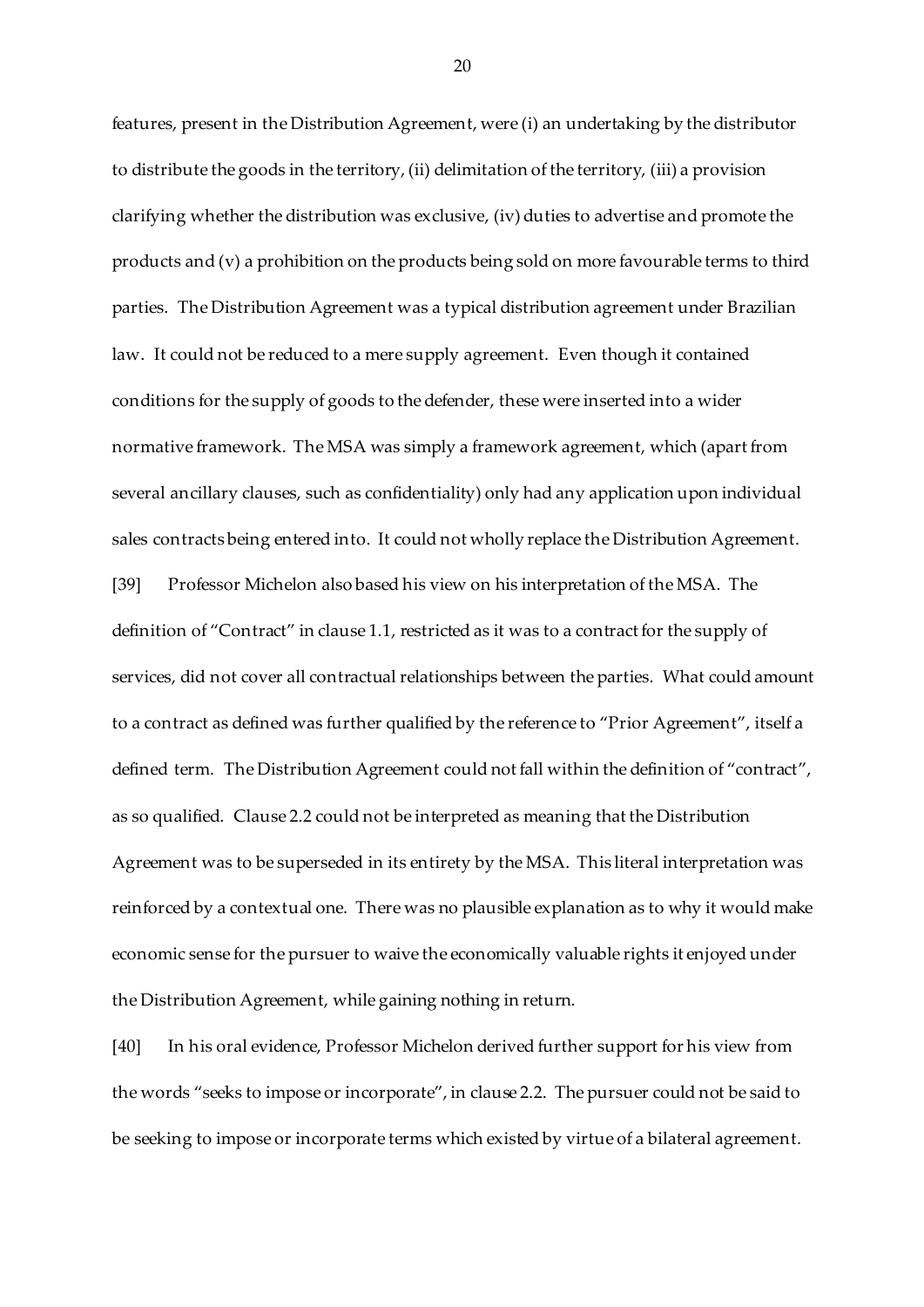[41] If privity of contract was overcome, Professor Michelon's view was that while there would then be an overlap between the two agreements, the Distribution Agreement dealt with matters which the MSA did not. At best, the MSA would merely replace schedule 3 of the Distribution Agreement, which dealt with the same sort of issues. In so far as the MSA contained terms which mirrored those in the body of the Distribution Agreement, such as those relating to intellectual property and confidentiality, the Distribution Agreement would take priority, by virtue of the last sentence in clause 10.1.

# *Professor Gama*

[42] In Professor Gama's opinion, a proper construction of clause 2.2 led to the conclusion that the MSA replaced the Distribution Agreement in its entirety. In his Report, he adopted a more structured approach to interpretation than Professor Michelon, stating that the courts would assess the meaning: *grammatically* (that is, literally); *logically* (so as to achieve internal consistency); *systematically* (reading the term contextually); and *teleologically* (in our language, adopting a purposive interpretation)*.* While he sought to justify his proposed construction by reference to all of these, this is effectively superseded by the joint agreement reached as to the interpretative principles applicable here. On a literal approach, Professor Gama considered that the exclusion of "any other terms that the [pursuer] seeks to impose or incorporate, or which are implied by trade, custom, practice or course of dealing" was wide enough to cover terms emanating from the Distribution Agreement. The wording of clause 2.2 was such that the only documents that governed the relationship between the parties after 13 June 2013 were the MSA itself, the Appendix, the Order and the Prior Agreement. He further considered that the socio-economic rationale of the MSA was sufficiently clear to warrant his preferred interpretation, as the MSA provided a new and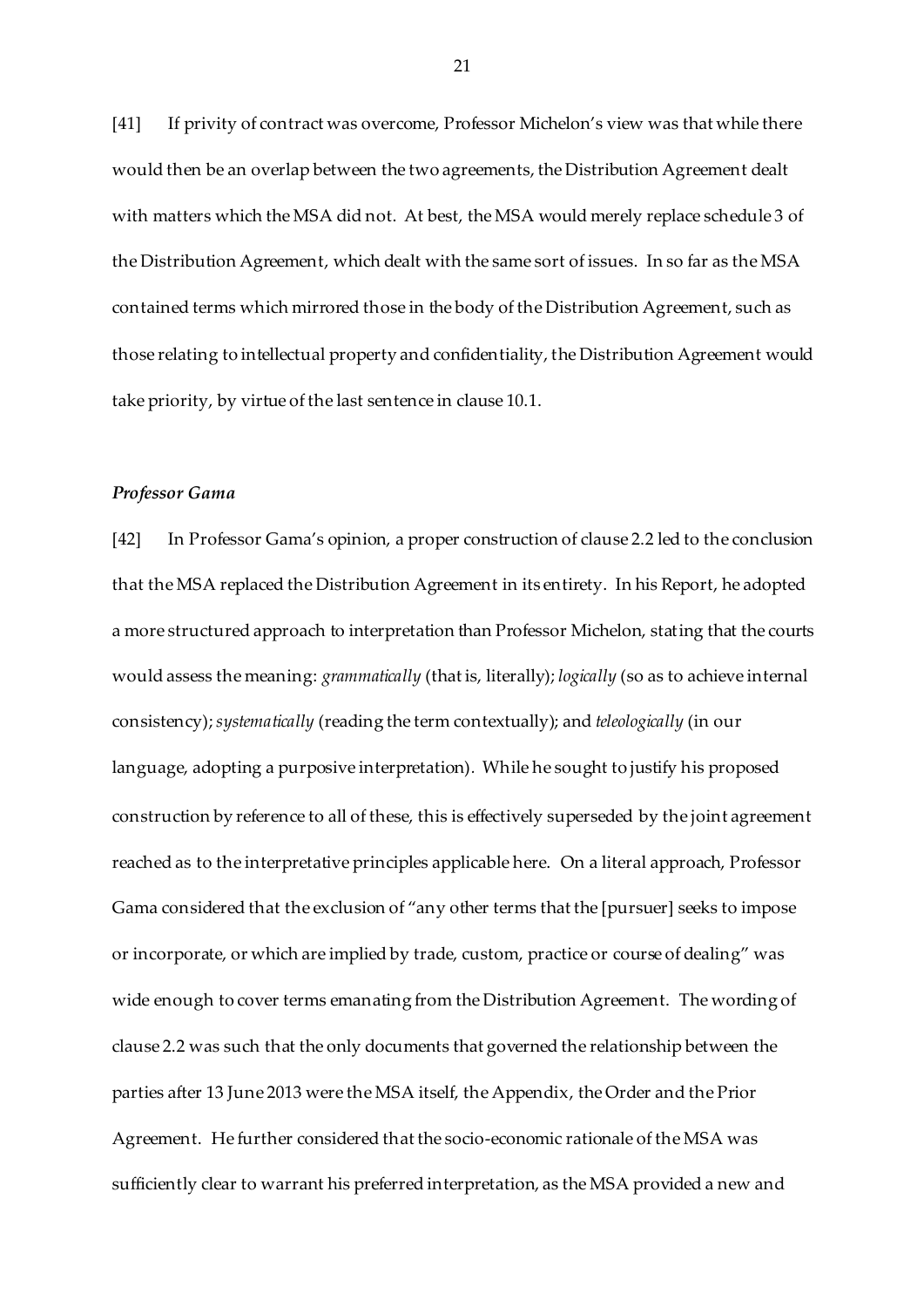comprehensive contractual framework between the parties for the supply of Units (which had the same definition as Products in the Distribution Agreement). While accepting that a supply agreement was different from a distribution agreement, he did not accept that the latter was necessarily wider than the former, as Professor Michelon had suggested. The MSA was not truly a supply contract. It was an innominate one. Professor Gama considered that the language adopted in both contracts, and the obligations undertaken by the pursuer in relation to the same goods, were close enough to warrant the claim that the MSA replaced the Distribution Agreement. He adhered to this view in his oral evidence. Although he accepted that there were also differences, the link between the two contracts was close enough that the parties essentially intended to replace the previous contractual scheme with a new one, contemplating the same goods, which could now also be tollmanufactured.

[43] As regards the words "seeks to impose or incorporate", Professor Gama pointed out that the Portuguese language version of clause 2.2 used the word "invocar" which he said translated as "invoke" rather than impose. Adopting that word, the clause more obviously prevented the pursuer from relying upon, the terms of the Distribution Agreement.

[44] Professor Gama derived support for his interpretation from the minutes of two meetings: the first, a meeting on 5 April 2013 at which the parties agreed that invoices could be approved for payment under the terms of the MSA; and the second, a meeting on 16 April 2013 when it was agreed that the MSA would be signed, an indication that the pursuer intended to be bound by it.

[45] Finally, for Professor Gama, it "stood to reason" that the MSA and the Distribution Agreement could not co-exist, as each regulated the supply of the same goods, or categories of goods.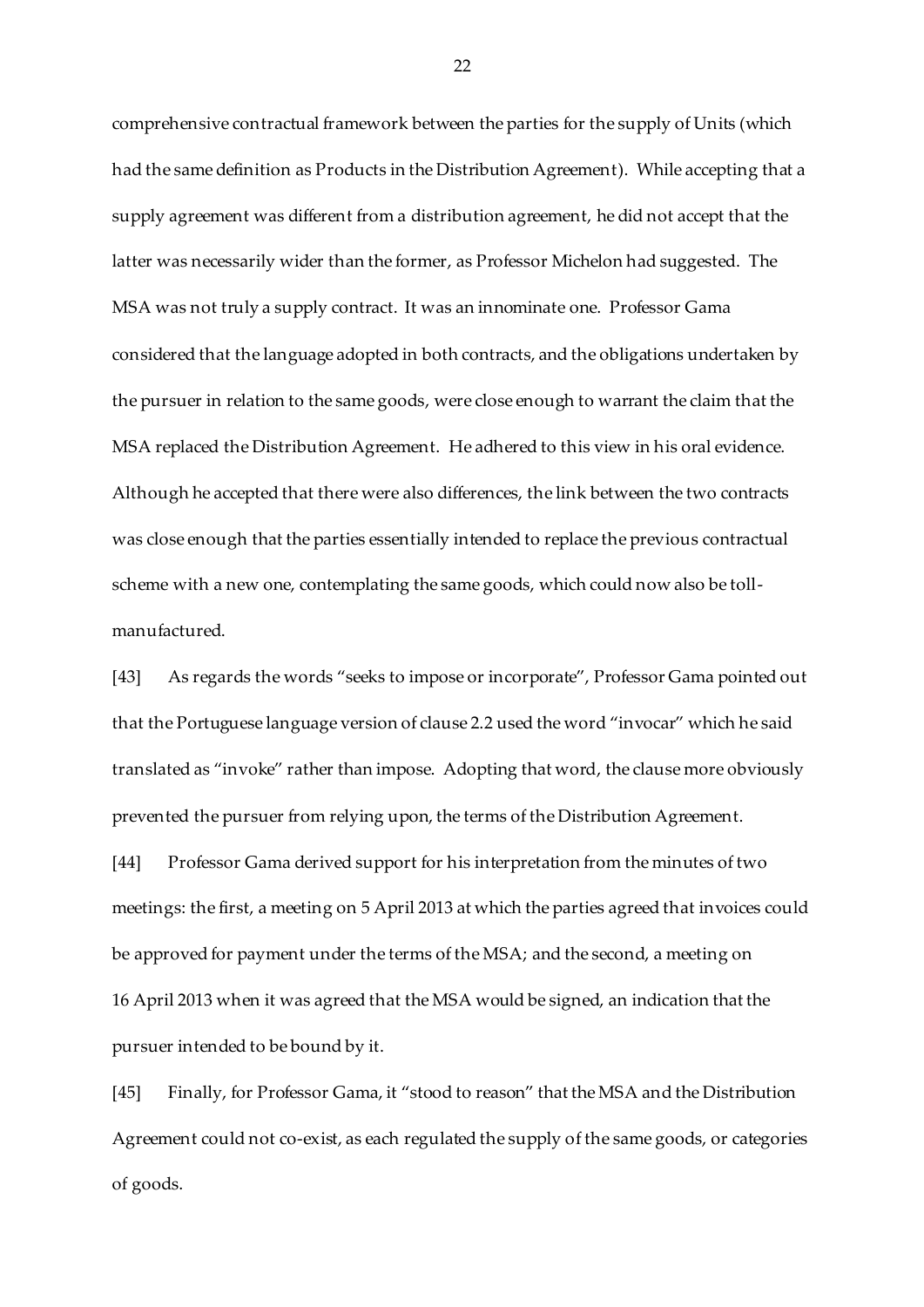#### *Submissions for the pursuer on interpretation of the MSA*

[46] Senior counsel for the pursuer submitted that Professor Michelon's approach should be preferred. The exclusive distribution rights and obligations in the Distribution Agreement were sufficiently, and conceptually, distinct from toll manufacturing and ordering of Units, so as to fall outwith the scope of the MSA. In particular, they fell outwith the scope of clause 2.2. It was a classic "battle of the forms" clause, as the phrase "seek to impose" confirmed. The English version should be construed in preference to the Portuguese, as the negotiations had been conducted in English and it appeared first in the contract.

### *Submissions by the defender on interpretation of the MSA*

[47] Senior counsel for the defender submitted that, applying the reasoning of Professor Gama, the proper construction of the MSA was that it was intended to replace the Distribution Agreement. It was significant that both agreements regulated the supply of the same products. There was no evidence that the parties did not intend that the MSA would not govern their relationship. Clause 10.1 could not be relied upon. "Latter" in that clause must mean the later in time. If not, the clause would have no application, since the Distribution Agreement would always prevail over the MSA, meaning that the terms of supply could never be varied. As for "impose" versus "invoke", it was wrong to say that the English language version must prevail. The court could have regard to both versions in deciding what parties intended.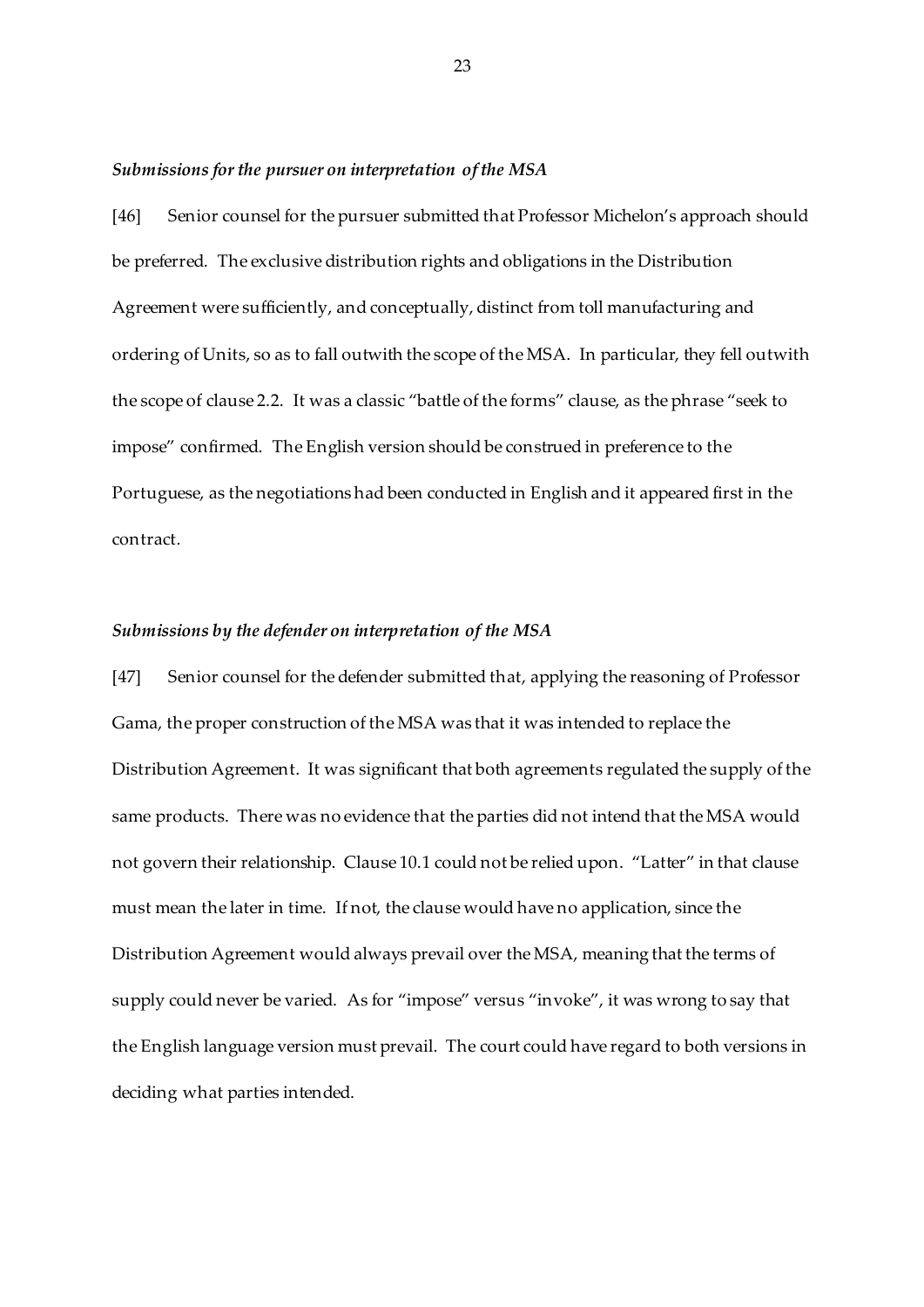#### *Decision on the interpretation issue*

[48] The agreed first step under Brazilian law is to ascertain the literal meaning of the words used, and on the authority of *Ted Jacob Engineering Group*, above, it is for me to carry out that task for myself rather than necessarily to accept the views of one or other expert. As a starting point, I note that the MSA is a framework or master agreement (as both experts said), the terms and conditions of which are to apply to future contracts for the supply of services by the pursuer to the defender, rather than a free-standing agreement covering all aspects of the relationship between the parties. That assertion is reinforced by the definition of "Contract", which is restricted to contracts between the pursuer and the defender (or an affiliate) for the supply of services. Necessarily, the definition comprehends only future contracts. It cannot be read as a reference to contracts previously entered into by the parties, and so it cannot be read as including a reference to the Distribution Agreement, at least insofar as it created rights and obligations governing the longer-term relationship between the parties. Insofar as clause 2.2 excludes the application of other terms, it does so only in relation to contracts, as defined; it cannot fairly be read as meaning that no previously agreed contractual provision is to have effect for any purpose. The distinction I am seeking to draw can be illustrated as follows. If the defender made not a single purchase from the pursuer after the MSA came into force, then there would be no contracts to which the MSA conditions could ever apply. It follows that, whatever other arguments might be open to it, the defender could not meet a claim that it was in breach of the minimum purchase requirement of the Distribution Agreement by founding upon clause 2.2, because the trigger for its operation –the existence of a contract – would be absent. Not only is this the literal interpretation of clause 2.2, it is both a logical and a reasonable construction of the MSA that it should regulate only future contracts, and, in relation to such contracts, to apply to the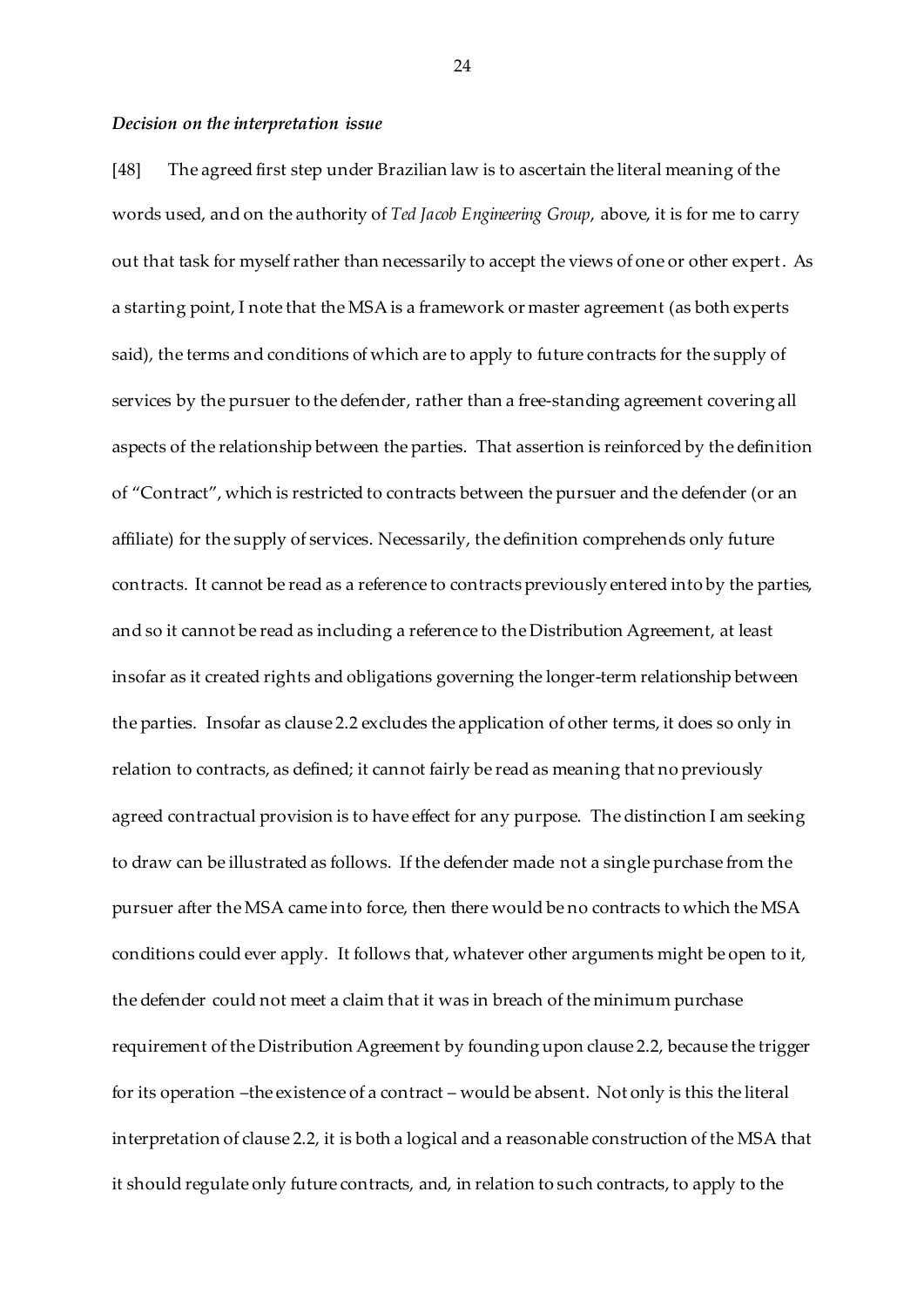exclusion of any other terms. Construed in this way, the precise meaning of "impose", and whether it means "invoke", and whether on either interpretation it is capable of referring to the Distribution Agreement, becomes irrelevant, or at least of less moment. Although Professor Gama arrives at a different interpretation by a number of routes, the cornerstone of all of them is the *exclusion* of *any other terms* (his emphasis), which he maintains is broad enough to include an exclusion of the Distribution Agreement. With respect to Professor Gama, I consider the flaw in that approach to be that it ignores that the exclusion of other terms is in relation only to a "Contract" as defined. Professor Gama essentially inverts the interpretative task by asking first, what is excluded – which he answers as "everything" – from which he concludes that the Distribution Agreement has been superseded; whereas the correct approach is first to ask, to which contracts does the exclusion apply, and only then to ask what is excluded from those contracts. Professor Gama consequently falls into error at paragraph 97 d of his Report, where he states that the wording of the first sentence of clause 2.2 denotes that the MSA (together with the Appendix, the Order and the Prior Agreement) are the only legal documents governing the relationship of the parties as of 19 June 2013. That is not what clause 2.2 says.

[49] That the foregoing literal interpretation is the correct one is reinforced by a contextual interpretation, and the differing nature of the Distribution Agreement on the one hand and the MSA on the other. It is nothing to the point that the agreements applied to the same products. The Distribution Agreement contained obligations about the parties' longer term relationship which the MSA did not. The nature of the rights and obligations conferred by the two agreements is more significant than the fact that they refer to the same products. [50] There are a number of subsidiary points to deal with. I do not find that anything turns on the application of good faith. There is no evidence that the pursuer has acted in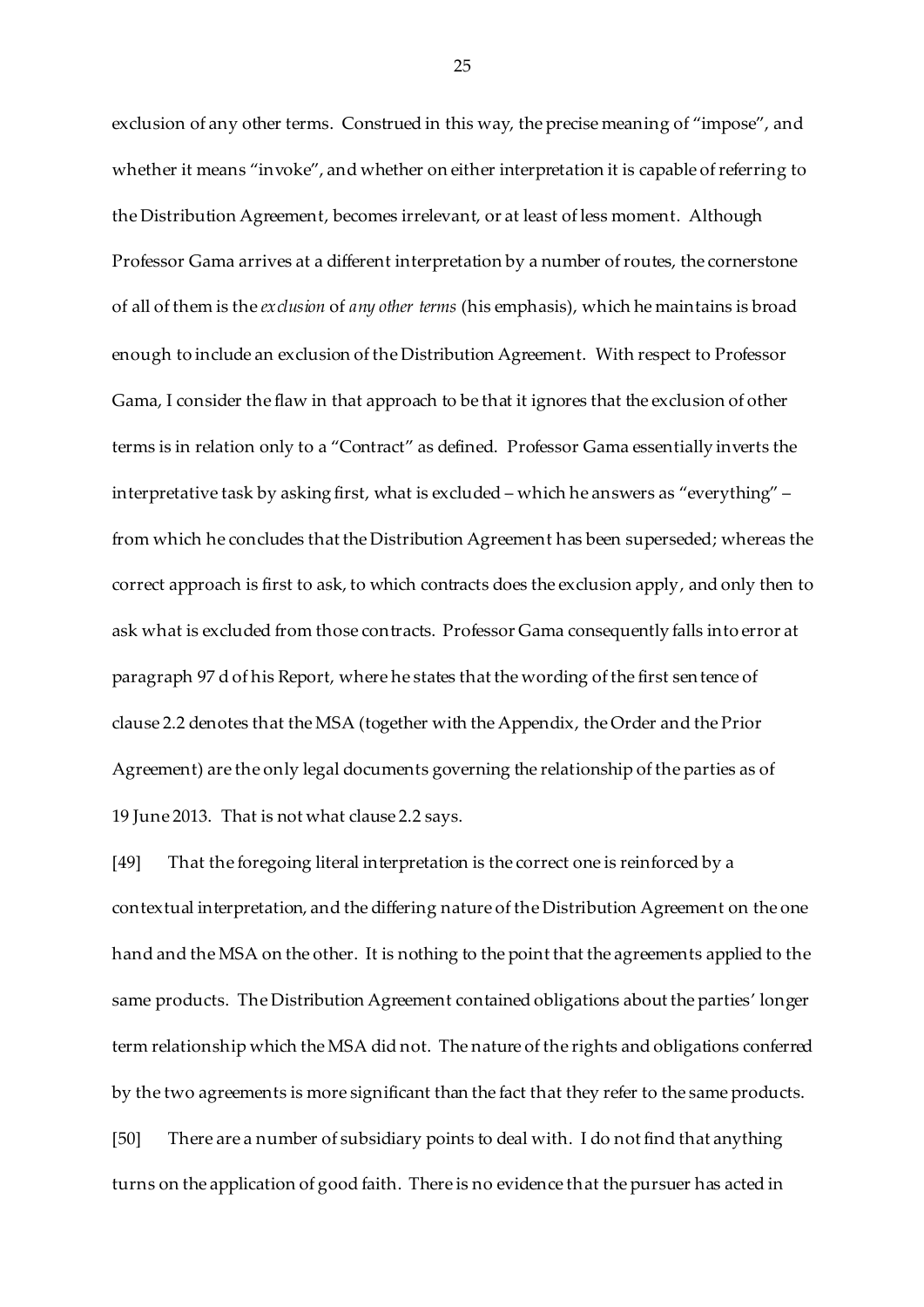bad faith, since there was no evidence that it intended the MSA to apply to all dealings. As for economic justification, ultimately this is a neutral factor. The pursuer would have given up an economic advantage, had it agreed that the MSA would supersede the Distribution Agreement, but it would have gained the ability to sell to other players in the market. There was no evidence as to the respective values of what would have been lost and gained.

[51] I also find that (putting privity of contract to one side) there is nothing to prevent the Distribution Agreement and the MSA from co-existing. It does not stand to reason, as Professor Gama put it, that they cannot, given that the nature of the rights and obligations created is not the same. If the contracts did co-exist, the MSA, which deals mainly with the conditions of purchase, would replace only schedule 3 of the Distribution Agreement. Cause 10.1 of the Distribution Agreement envisages that the conditions of sale as set out in schedule 3 may change from time to time during the lifetime of the Distribution Agreement. There is no reason why they should not change by virtue of an agreement between the parties. The last sentence of clause 10.1 is not without difficulty, since read literally it could be taken as having the effect that in the event of any inconsistency between the old and new conditions, the terms of schedule 3 would always prevail, from which it would follow that no change could ever take effect. Clearly that would be a nonsensical result. Senior counsel for the defender submitted that this difficulty was avoided by reading "latter" as later in time, but that is not the normal meaning of that word, which is the second or last of two or more things mentioned in a list, as here. I prefer the pursuer's approach which is to read the reference to "the terms of this agreement" as not including a reference to the terms of schedule 3. The clause itself draws a distinction between conditions of sale, and the terms of the agreement. There is no lack of logic in the two agreements co-existing.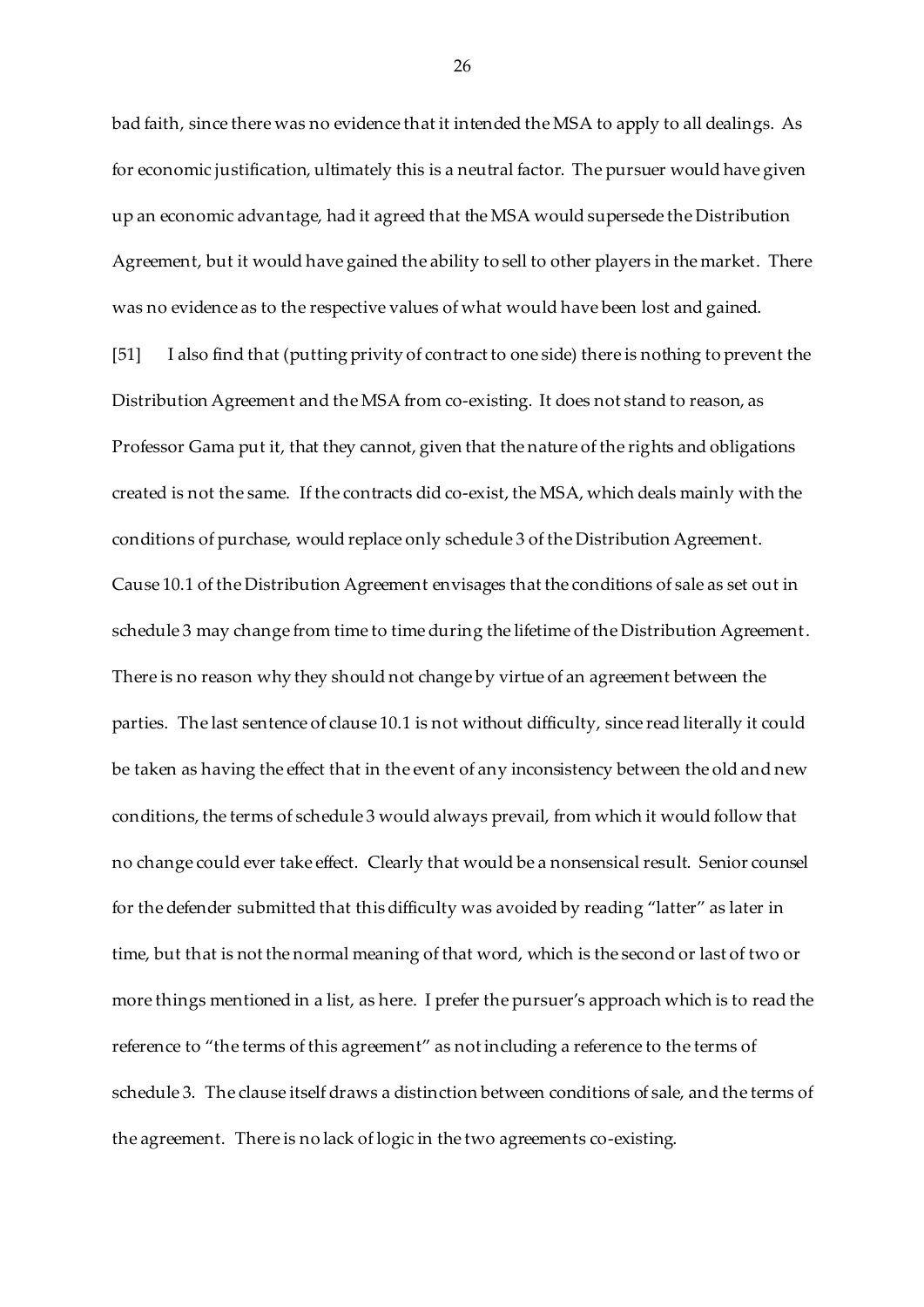[52] It follows that the minutes of meetings referred to by Professor Gama, where it was agreed that future orders would be placed in accordance with the MSA, are of little assistance. That agreement is equally consistent with the MSA replacing only schedule 3, as with replacing the entire Distribution Agreement.

[53] Finally, I should deal briefly with the assertion made both by Professor Gama and in submissions for the defender, to the effect that there is no evidence that the parties' intention was not to have the MSA as the sole agreement governing their relationship. That takes the defender nowhere. Equally, there is no evidence that it was, but more to the point, the parties' intention must be ascertained by construing the MSA.

[54] In conclusion, even if I am wrong in relation to privity of contract, and the defender is to be taken as party to the MSA, it did not have the effect contended for by the defender of replacing the exclusive distribution, and minimum purchase obligations, of the Distribution Agreement.

# **The termination issue**

[55] Given the conclusions I have already reached, the issue of voluntary termination – or, in Brazilian law, distrato – does not arise, whether under Scots law or Brazilian law. The MSA properly construed does not display an intention to terminate the Distribution Agreement but, at best for the defender, sits alongside it. However, I will deal with this issue briefly in case I am wrong in reaching both conclusions, and the correct interpretation of the MSA was, after all, that the MSA should govern all future relations between the parties. As a matter of Brazilian law, Professor Gama's view was that it was open to parties to terminate a contract in any manner they chose (even orally), subject only to any limitations imposed by statute. Professor Michelon, somewhat diffidently on this point,